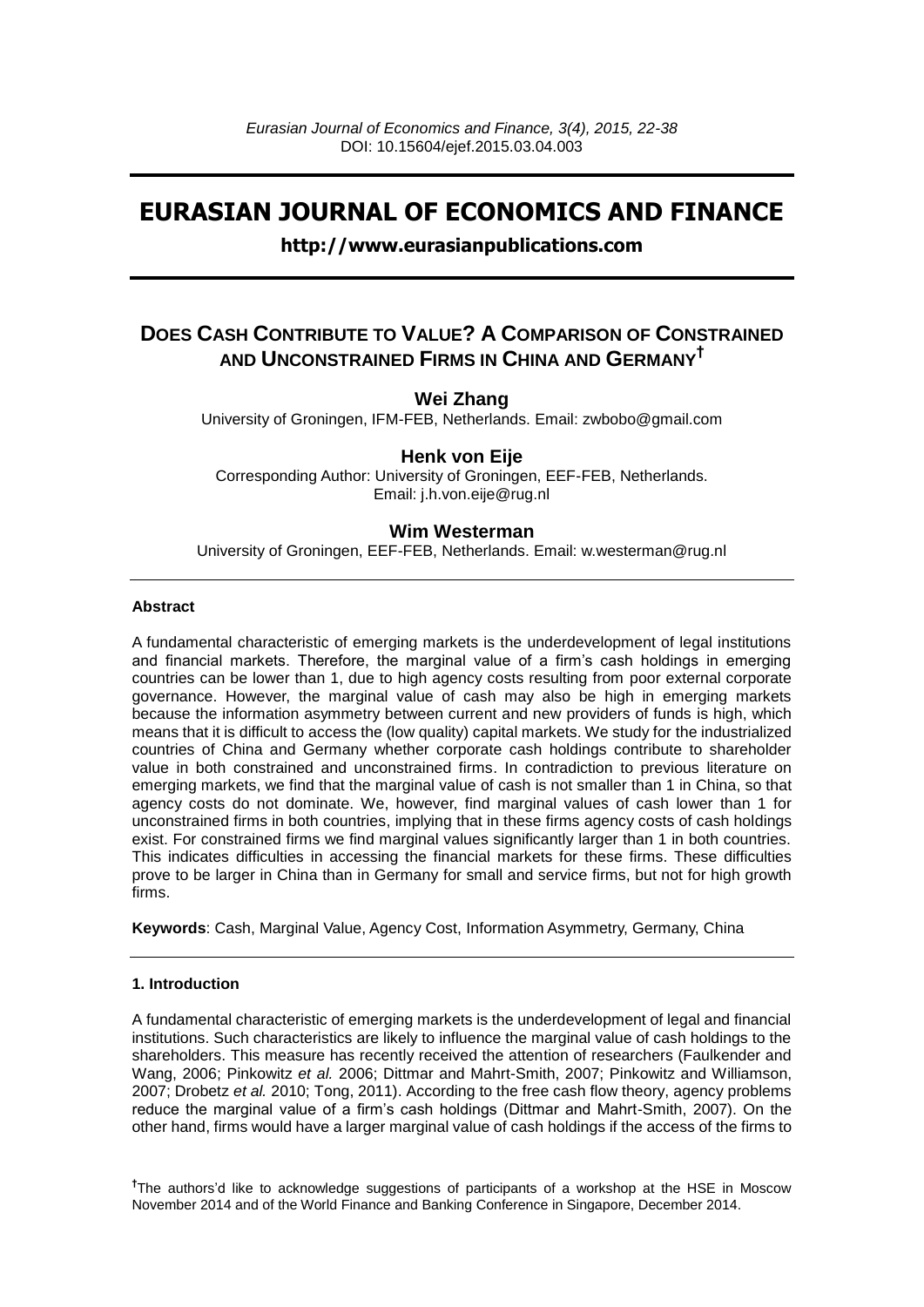the financial markets is difficult (Pinkowitz and Williamson, 2007). In emerging markets, the marginal value of cash for firms can be higher because of the costly external financing arising from the limited quality of the capital markets. It may, however, also be lower due to high agency costs resulting from the poor external corporate governance. Therefore the determination of the marginal value of cash becomes an empirical question.

Previous studies investigate these two conflicting predictions and indicate that agency costs are dominant, i.e. the costs of holding cash outweigh the benefits of it (see Drobetz *et al.* 2010; Lundstrum, 2003). However, no studies have investigated the difference in marginal value of cash holdings between developed and emerging countries for different types of firms. When two types of firms have a different marginal value of cash holdings, the opposite effects may cancel each other out and this "average effect" may not be a good indicator of the quality of investor protection and the ease of access to financial markets. We therefore develop two hypotheses based on the implication of the free cash flow theory and the information asymmetry theory. We argue that the differences in the level of information asymmetry across countries may have more influence on financially constrained firms, and the differences in the shareholder protection are more likely to affect the marginal value of cash held by financially unconstrained firms.

Using a sample consisting of German and Chinese firms from 2000 to 2012, we do not detect a significant difference in the overall marginal value of cash holdings between developed and emerging countries. Contrary to the literature on emerging markets, we find that the marginal value of cash is higher than 1 in China. This is also the case in Germany. These findings imply that the information cost effects dominate the agency cost effects. However, when we discern constrained firms and unconstrained firms, we find comparable marginal values of cash significantly lower than 1 for unconstrained firms in both countries. This implies that agency costs exist in both countries and that they do not differ between China and Germany for unconstrained firms. For constrained firms we find marginal values significantly higher than 1 in both countries. This implies difficulties in accessing the financial markets for constrained firms in both markets. These effects are larger for small firms and for service firms in China, so that we infer a stronger relative information asymmetry between current and future providers of funds in China in comparison to Germany.

The remainder of this paper is organized as follows. In the next section, we review the literature and discuss the theoretical predictions on the marginal value of cash holdings and develop the hypotheses. Section 3 explains the design of the empirical tests, the data and the sample selection. Section 4 presents the results and Section 5 concludes.

### **2. Literature Review and Hypothesis Development**

In line with the propositions of Modigliani and Miller (1958) and Miller and Modigliani (1961), the questions of how much cash to hold and what value shareholders place on an extra dollar of cash held by firms are irrelevant in the world of perfect capital markets. In such markets, holding cash has no costs since investors are fully informed and managers always maximize shareholders wealth (Pinkowitz and Williamson, 2007). In such markets, in the absence of taxes and transaction costs, firms can always raise funds without any costs and therefore liquidity does not enhance firm value (Opler *et al.* 1999). As such, the irrelevance of liquid assets implies that managers would not balance the marginal costs and benefits of liquidity and shareholder wealth would not be affected by firms' decisions on corporate cash holdings.

In the real world, however, firms operate in markets with taxes as well as information asymmetry and agency costs. Cash reserves provide flexibility which enable firms to finance daily activities and to invest in profitable projects (transaction motive and precautionary motive); on the other hand, holding cash also causes costs which are derived from the opportunity costs due to the interest foregone, the cost-of-carry, and the agency conflicts between managers and shareholders (Opler *et al.* 1999). Consequently, not only firms tradeoff the marginal benefits and marginal costs of liquid assets but also investors evaluate cash holdings based on their expectations on how these cash reserves are going to be used by managers (Pinkowitz and Williamson, 2007).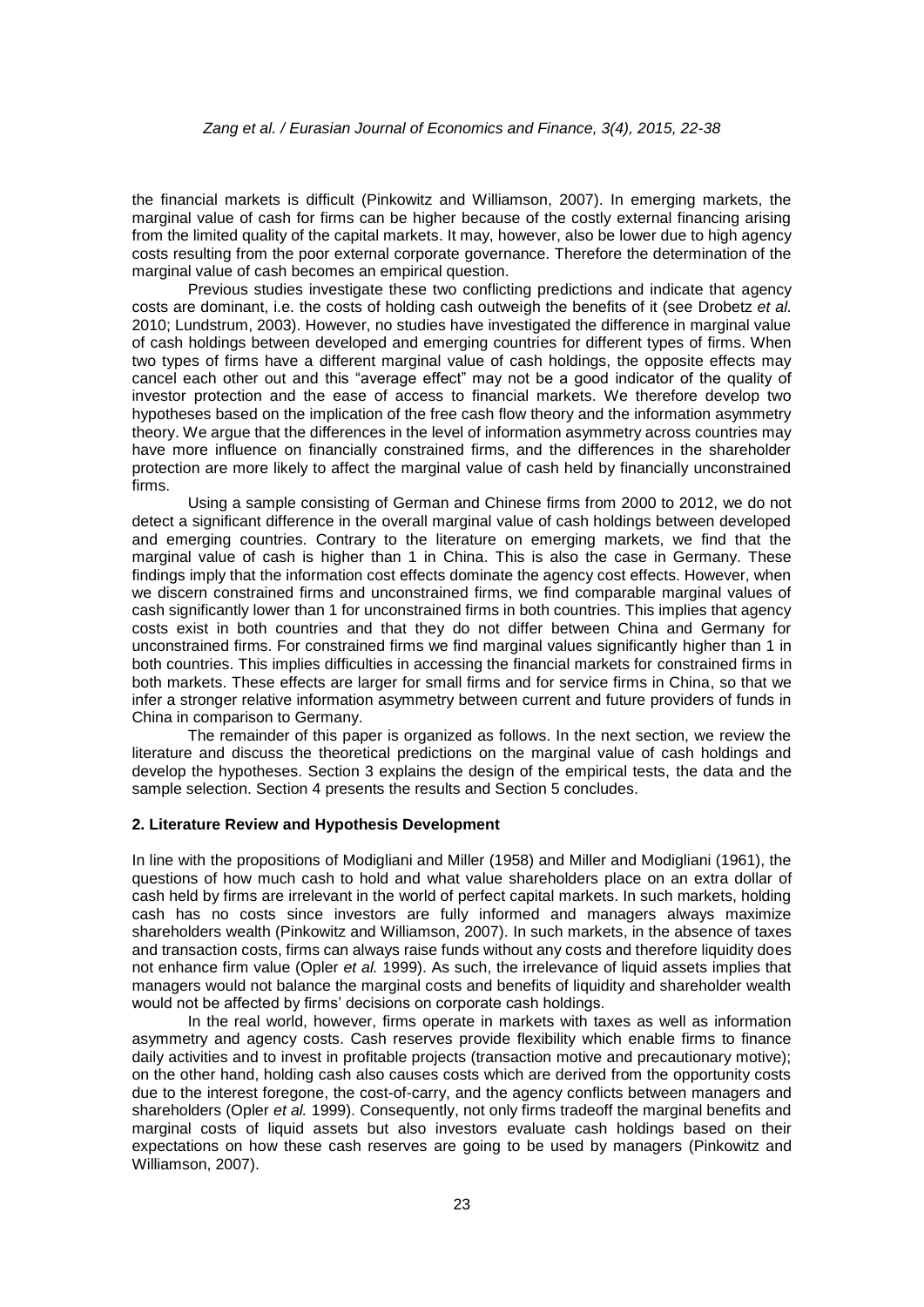#### **2.1.The Marginal Value of Cash Holdings and Agency Costs**

Managers, as the agents of the shareholders, are supposed to maximize the wealth of their firms. When the interests of managers are fully aligned with that of shareholders, the managerial actions taken by managers which benefit themselves simultaneously maximize the wealth of the outside investors (Pinkowitz *et al.* 2006). Agency costs, however, arise when the interests of managers differ from those of the shareholders. In such a case, self-interested managers may pursue their own objectives at the expense of the shareholders. The issue of how to deploy cash holdings is always at the center of this conflict of interests since, as argued by Myers and Rajan (1998), cash can be transformed into private benefits more easily than other assets. According to the free cash flow theory of Jensen (1986), firms with excess cash are more likely to incur agency costs, due to the fact that internal financing keeps managers from being monitored by the capital markets and this increases managerial discretion.

By and large, managers hold cash to reduce the likelihood of financing through costly external markets and incurring liquidity constraints (Martinez-Sola *et al.* 2013). However, when shareholder rights are limited, self-interested managers are more likely to hoard excess cash to pursue their own interests. They may do so in order to keep control because liquid assets can serve as a buffer that protects firms from adverse shocks (Pinkowitz *et al.* 2006). Moreover, they may also use these liquid assets to fulfill their desire of increasing the size and scope of firms and the resources under their control in "empire building". This hoarding of cash may result in subsequent suboptimal investment decision-making which decreases shareholder wealth, through frequent acquisitions or investing in negative NPV projects (Harford *et al.* 2008; Dittmar *et al.* 2003). Lastly, controlling shareholders may also divert such accumulated resources for personal interests through tunneling (Johnson *et al.* 2000). Overall, one would expect that the more discretion the managers have, the more likely they are to waste corporate assets in the pursuit of private benefits.

Considering that managers may use the cash resources inefficiently, shareholders may choose to use corporate governance mechanisms to alleviate the free cash flow problem. In other words, when outside investors anticipate that managers will extract private benefits from their control of the liquid assets, they value cash held by firms less (Pinkowitz and Williamson, 2007). As such and other things being equal, one would expect that the marginal value of cash would be higher for shareholders in countries with better investor protection.

Previous studies investigated the effects of corporate government on cash holdings from different perspectives. Dittmar *et al.* (2003) find that firms in countries with weak shareholder rights hold two times more cash as firms in countries with strong investor protection. Pinkowitz *et al.* (2006) focus on this issue from the international perspective. Consistent with agency theory, they find that cash holdings are valued more in countries with better shareholders" legal protection. To test how this country level difference in governance mechanisms affect firms" market value, Fresard and Salva (2010) hypothesize that investors will value cash more when firms cross-list on the U.S. exchange and they find supportive evidence. Furthermore, the existing empirical studies provide little evidence of a positive relationship between firm level corporate governance structures and the value of cash. For instance, Harford *et al.* (2008) find that US firms with poor corporate governance tend to hold less cash and choose to use excess cash for value destroying acquisitions. Most importantly, their findings imply that the "true entrenchment requires low legal shareholder rights" (Harford *et al.* 2008, p.538). Kalcheva and Lins (2007) further explain why the existing empirical research on the U.S. in this area fails to find evidence that supports the agency theory: the country-level corporate "governance in the U.S. is strong enough, so that investors do not systematically discount the value of a poorly governed firm with excess cash" (p.1087). They argue that the country-level shareholder protection magnifies the benefit and costs of cash and they find that firms with weak corporate governance hold more cash and that this relationship is stronger in countries with poor legal shareholder protection.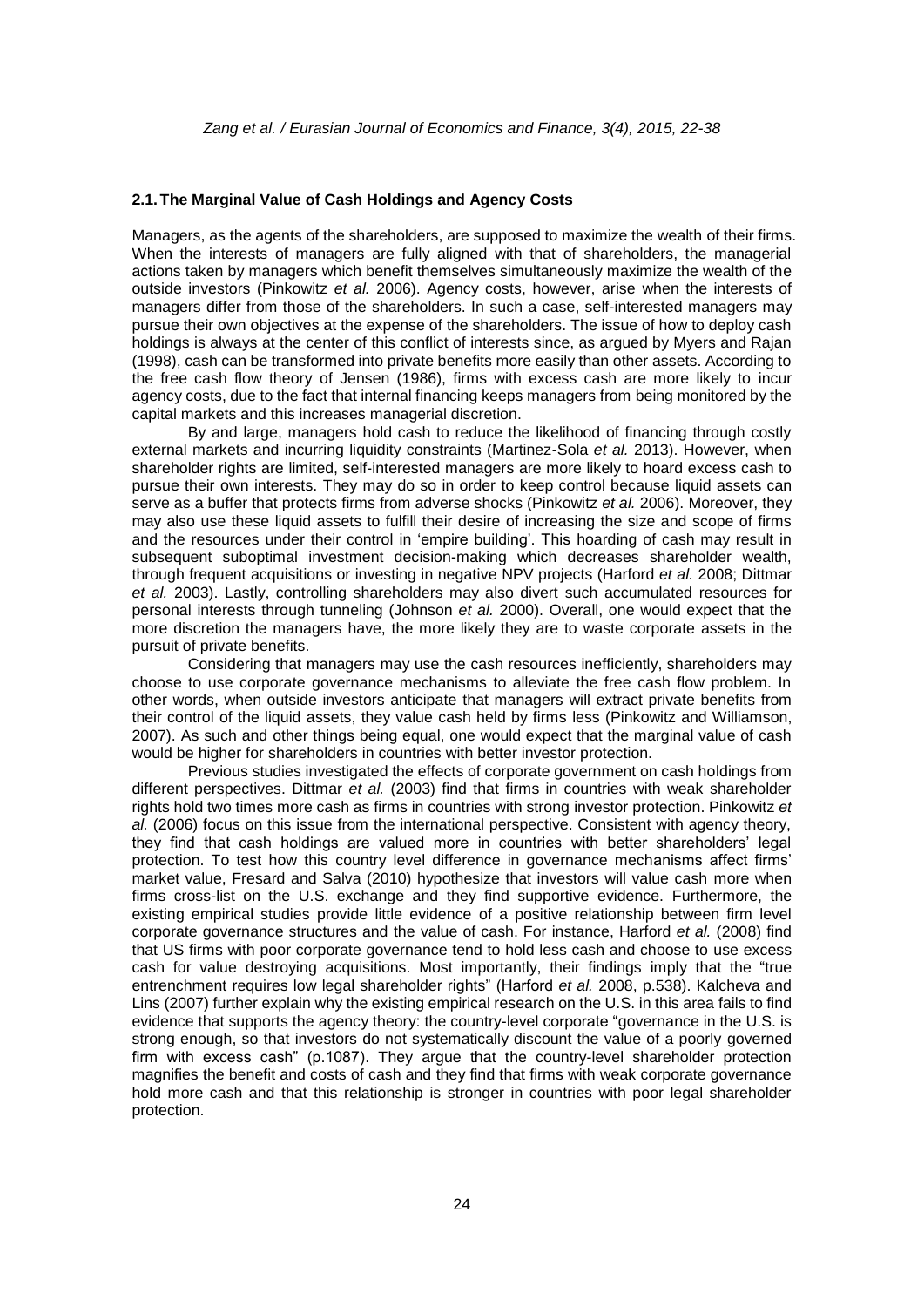### **2.2.The Marginal Value of Cash Holdings and Information Costs**

Contrary to the free cash flow theory, Myers and Majluf (1984) argue that liquid assets have value since external financing is costly due to asymmetric information between investors and managers, thus financial slack can act as a buffer which enables firms to invest in positive NPV projects which they may otherwise have to skip. When the information asymmetry between firms and market is pronounced, it is likely that firms can only access to the outside capital market at high costs when they need the money. Therefore, firms that have value enhancing projects and that have to finance themselves externally with high costs would make suboptimal investment decisions, resulting in decreased future growth and firm performance (Denis and Sibilkov, 2010). Consequently, internally generated cash would be more helpful for both rational mangers and investors in this case. In other words, cash holdings are more valuable when the access to the external capital market is costly.

Consistent with this expectation, Faulkender and Wang (2006) report that the marginal value of cash holdings is higher for financially constrained firms compared to unconstrained firms. Contrary to their findings, Pinkowitz and Williamson (2004) find that cash is less valuable for firms with less access to the capital markets and they further argue that "…it appears that the investment opportunity set rather than the financing opportunity set of the firm has the greatest impact on the value that shareholders place on a firm"s cash holdings" (p.2). Also Drobetz *et al.* (2010) find that the value of corporate cash holdings is lower in countries with a higher degree of asymmetric information problems. These conflicting results may be caused by the fact that these papers use only one overall measure of the marginal value of cash to a country and that they do not distinguish between the needs of constrained and unconstrained firms.

#### **2.3.Developed and Emerging Countries**

The previous theoretical arguments can be applied to developed and emerging countries. On average, emerging markets are characterized by the under-developed legal and by underdeveloped financial institutions. As documented by La Porta *et al.* (1997), countries with poorer investor protection, in terms of legal rules and law enforcement, are associated with smaller and limited capital markets. Therefore, based on existing theories and the characteristics of emerging markets, the empirical hypotheses may go in two opposite directions. The poor shareholder protection in emerging countries may cause severe agency costs of cash holdings and thus investors would discount cash held by firms (the agency cost view), while the excess cash holdings may also be valued at a premium due to the costly external financing in emerging markets (the information cost view).

Despite these two alternative theoretical arguments, existing empirical studies report one-sided evidence, i.e. they combine the high costs of external financing with weak corporate governance, and then measure if on average the costs of holding cash outweigh the benefit of it. For example, Fan *et al.* (2008) find that the internal capital market of firms is inefficient when corporate governance is bad and "there is no big need for mitigating financing constraints" (Fan *et al.* 2008, p.1). Similarly, De Angelo *et al.* (2002) argue that without good corporate governance, liquid assets provide managers substantial managerial discretion even when firms face financial constraints. Furthermore, the findings of Lundstrum (2003) suggest that the firms could not realize value from cash holdings when they face more agency problems.

We contend that on a country level, at least a distinction should be made between constrained and unconstrained firms, in order to avoid oversimplifying conclusions. The main aim of this study is therefore to explicitly distinguish between the opposite effects of country-level differences on the marginal market value of cash holdings. If one of the relationships is dominant, we cannot deduce that the opposite effect does not work at all, because it only plays a small part. If no relationship can be found, the conclusion that the market value of cash holdings is unaffected by both effects will also be inexact, since the conflicting effects may cancel each other out. For example, if there are only two firms in a country, the overall marginal value of cash holdings is the same when 1) both 'agency cost' effects and 'information cost' effects have no influence for both firms or 2) "agency cost" effects and "information cost" effects have the same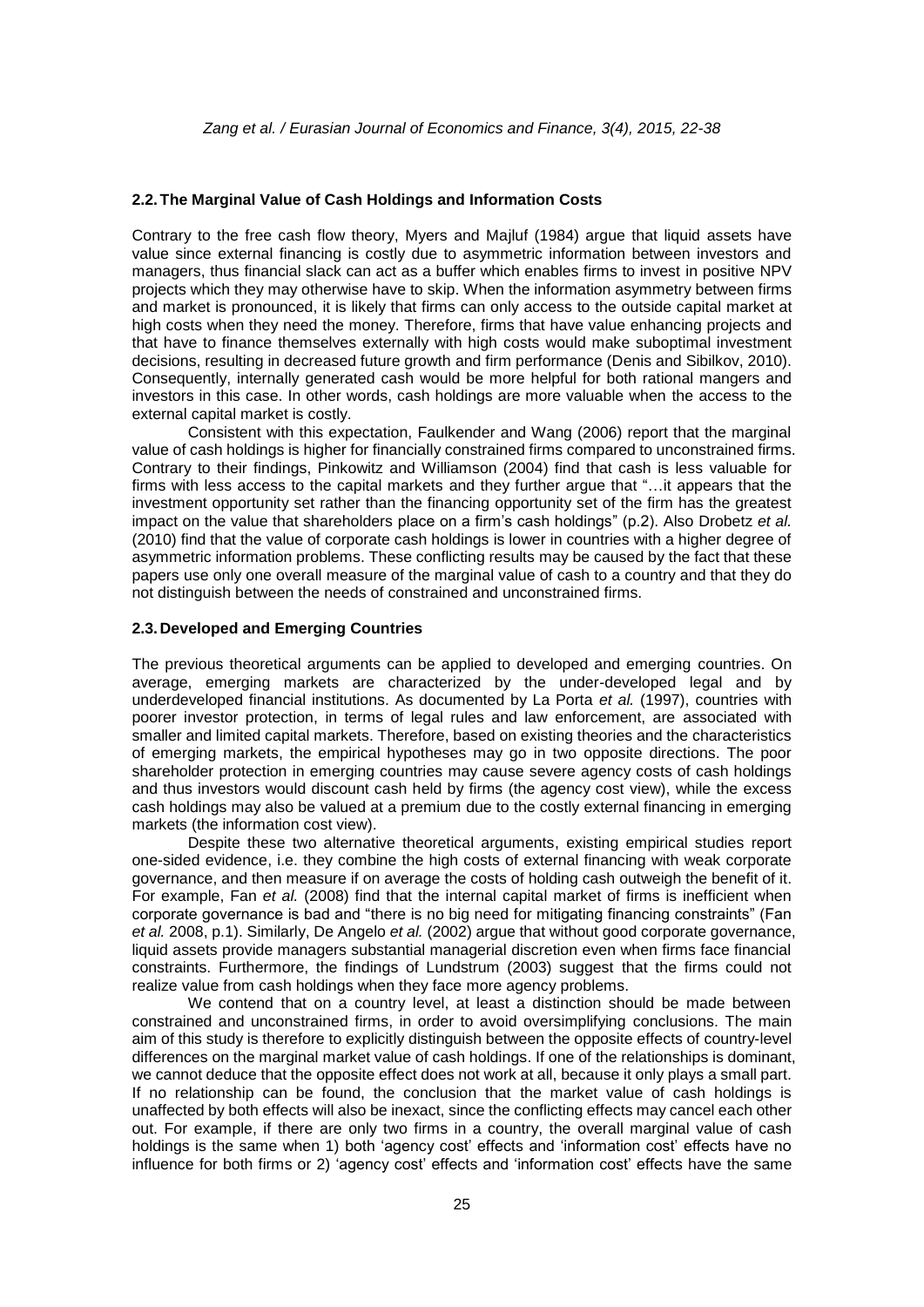effects but with opposite signs for both firms or 3) "agency cost" effects in one firm and "information cost" effects in the other firm have the same effects (with opposite signs). In this sense we also assess the very strong implicit assumption of much of the previous country research that all firms in a country are affected by external environment to the same extent. Therefore, instead of being interested in the net effects, i.e. whether the marginal value of cash is higher in developed countries or in emerging countries, this study is primarily concerned with whether the two conflicting effects exist and whether they influence different firm categories in developed and emerging countries differently.

As discussed in Section 2.2, firms with costly external financing are more likely to give up attractive investment opportunities when the internal funds are not available and thus the marginal value of cash would be higher for financially constrained firms than for unconstrained firms (Faulkender and Wang, 2006; Denis and Sibilkov, 2010). The financially constrained firms refer to the firms which face high costs of external financing. For the firms which could raise external funds easily, the differences in capital market quality may be trivial and the better shareholder rights in developed countries would drive the marginal value of cash to become higher for financially unconstrained firms in those countries than in the emerging countries. However, the external corporate governance may be less important for financially constrained firms. The higher the costs of external financing, the higher the likelihood of forgoing positive NPV investment opportunities and thus the interests of managers and minority shareholders are more likely to coincide. Furthermore, the higher level of information asymmetry may amplify the benefit of holding cash for financially constrained firms and thus make the cash more valuable in emerging markets. Consequently, if both the "agency cost effect" and "information cost effect" are at work, it may be wise to distinguish financially constrained firms from unconstrained firms. The marginal value of cash would then be higher for financially unconstrained firms in developed markets than for those firms in emerging markets; while investors will place a higher value on cash held by financially constrained firms in emerging markets relative to those in developed markets. These relationships are shown in Figure 1.



**Financially Unconstrained Firms** 

**Financially Constrained Firms** 

#### **Figure 1. The Marginal Value of Cash in Emerging and Developed Markets for Unconstrained and Constrained Firms**

This reasoning also leads to the following two hypotheses: **Hypothesis 1:** For financially unconstrained firms, the marginal value of cash holdings is higher in developed countries than in emerging countries **Hypothesis 2:** For financially constrained firms, the marginal value of cash holdings is higher in

emerging countries than in developed countries.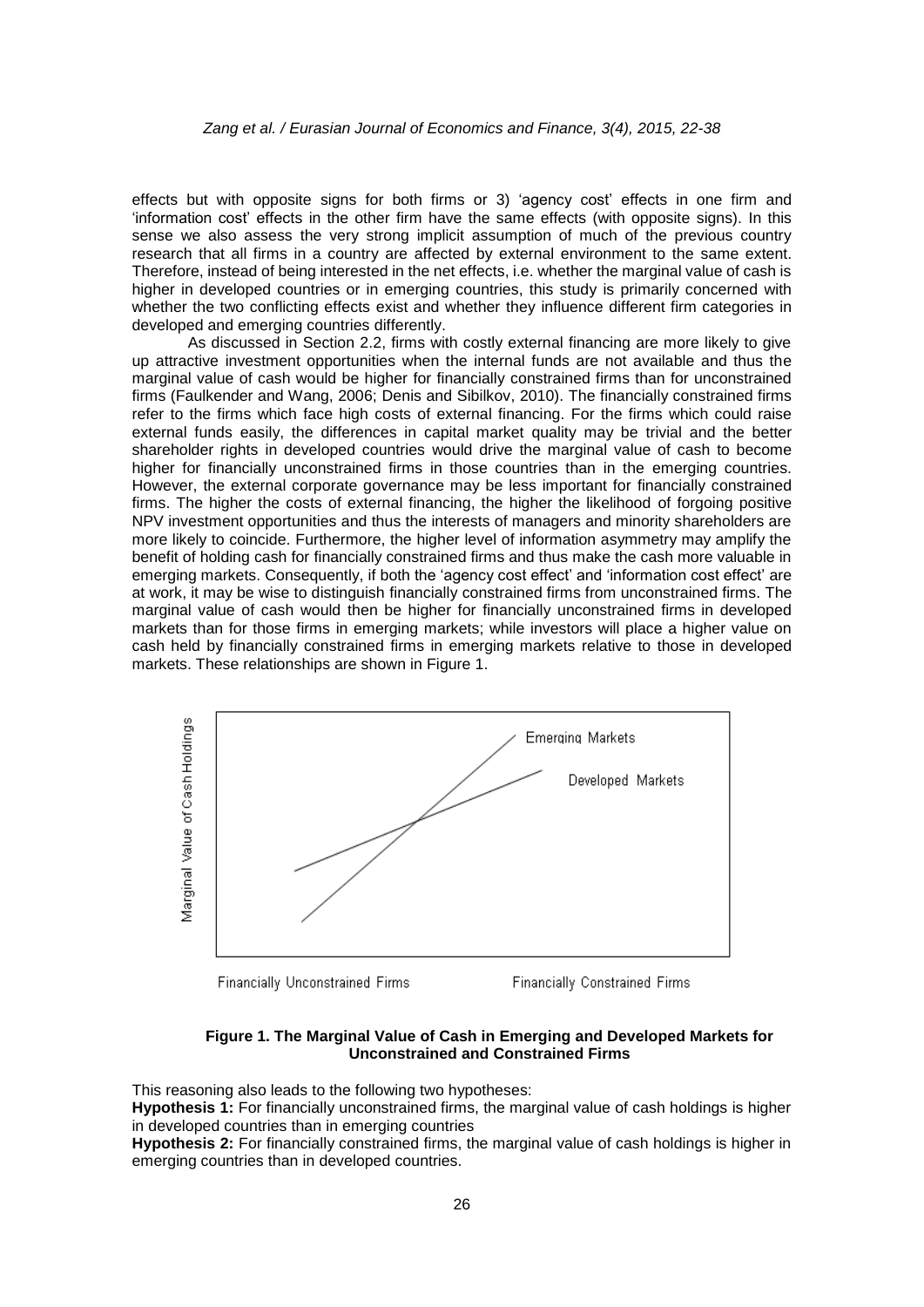#### **3. Methodology and Data 3.1. Methodology**

-

To investigate the differences in marginal value of cash holdings across developed countries and emerging countries, we use a regression model which relates the change of firm value to an additional dollar held by firms as well as to changes in other firm characteristics. Faulkender and Wang (2006) develop an empirical methodology to estimate the marginal value of cash holdings in relation to corporate financial policies. We build on the long-term event study method based on Faulkender and Wang (2006) to measure the marginal value of corporate cash holdings. Specifically, our baseline regression equation is as follows:

$$
r_{i,t} = \gamma_0 + \gamma_1 \frac{\Delta C_{i,t}}{M_{i,t-1}} + \gamma_2 \frac{\Delta E_{i,t}}{M_{i,t-1}} + \gamma_3 \frac{\Delta N A_{i,t}}{M_{i,t-1}} + \gamma_4 \frac{\Delta I_{i,t}}{M_{i,t-1}} + \gamma_5 \frac{\Delta D_{i,t}}{M_{i,t-1}} + \gamma_6 \frac{C_{i,t-1}}{M_{i,t-1}} + \gamma_7 L_{i,t} + \gamma_8 \frac{C_{i,t-1}}{M_{i,t-1}} * \frac{\Delta C_{i,t}}{M_{i,t-1}} + \gamma_9 L_{i,t} * \frac{\Delta C_{i,t}}{M_{i,t-1}} + \gamma_{10} M B_{i,t-1} + \gamma_{11} S_{i,t-1} + \epsilon_{i,t}
$$
\n
$$
(1)
$$

where ∆ $X_{i,t}$  indicates the change in the level of variable X of firm *i* from year *t*-1 to year *t*;  $r_{i,t}$ indicates the stock return during year *t*;  $M_{i,t-1}$  is the market value of equity of the previous year  $t$ -1;  $C_{i,t}$  represents the cash holdings at time  $t$ ,  $E_{i,t}$  is earnings before interest and extraordinary items;  $NA_{i,t}$  is net assets of year *t*;  $I_{i,t}$  is interest expense;  $D_{i,t}$  is total dividend;  $L_{i,t}$  indicates the market leverage at the end of year *t*;  $MB_{i,t-1}$  and  $S_{i,t-1}$  stand for the market to book value and size of firm *i* at the beginning of year *t*, respectively.

The dependent variable  $r_{i,t}$  is firm *i*'s stock return over year *t*. According to Fama and French (1993), size and market-to-book ratio capture common variation in stock returns. We control for the expected stock return by incorporating Size  $(S_{i,t-1})$  and market-to-book ratio  $(MB_{i,t-1})$  as control variables on the right-hand-side of our regression model. By doing so, we deviate from Faulkender and Wang (2006), who subtract the returns of 25 portfolios (based on five Fama and French size and for each size portfolio also five book to market portfolios) from the concomitant firm"s raw returns. With regard to other independent variables, we follow Faulkender and Wang (2006) by controlling for changes of firm's profitability ( $E_{i,t}$ ), financing ( $I_{i,t}, D_{i,t}, L_{i,t}$ ) and investment  $(NA_{i,t})$ .<sup>1</sup> Furthermore, the interaction terms,  $\frac{C_{i,t-1}}{M_{i,t-1}} * \frac{\Delta C_{i,t}}{M_{i,t-1}}$  $\frac{\Delta C_{i,t}}{M_{i,t-1}}$  and  $L_{i,t} * \frac{\Delta C_{i,t}}{M_{i,t-1}}$  $\frac{\Delta C_{i,t}}{M_{i,t-1}}$ , are added since they argue that the marginal value of cash is decreasing with the increase of corporate cash position and debt level. Accordingly, including lagged relative cash holdings and leverage is to ensure that the estimates of the interaction terms reflect the effects of cash position and leverage level on the marginal value of cash correctly.

The first task is to test whether the marginal value of cash holdings is higher for shareholders in developed countries than in emerging countries or the other way around. We then do not yet discriminate between financially constrained and unconstrained firms. If the underdeveloped financial systems make investors in emerging countries to believe that the costs of asymmetric information is higher than the costs of agency problems, corporate cash holdings would be more valuable for shareholders in emerging countries. Alternatively, if investors in emerging countries believe that the poor shareholder protection would cause severe agency costs which may outweigh the costs of asymmetric information, the marginal value of cash would be lower for shareholders in these countries.

To test this, we make the country dummy interact with the change in cash holdings and run the double-fixed effect panel regression as follows<sup>2</sup>:

$$
r_{i,t} = \gamma_0 + \gamma_1 \frac{\Delta C_{i,t}}{M_{i,t-1}} + \gamma_2 \frac{\Delta E_{i,t}}{M_{i,t-1}} + \gamma_3 \frac{\Delta N A_{i,t}}{M_{i,t-1}} + \gamma_4 \frac{\Delta l_{i,t}}{M_{i,t-1}} + \gamma_5 \frac{\Delta D_{i,t}}{M_{i,t-1}} + \gamma_6 \frac{C_{i,t-1}}{M_{i,t-1}} + \gamma_7 L_{i,t} + \gamma_8 \frac{C_{i,t-1}}{M_{i,t-1}} * \frac{\Delta C_{i,t}}{M_{i,t-1}} + \gamma_9 L_{i,t} * \frac{\Delta C_{i,t}}{M_{i,t-1}} + \gamma_{10} M B_{i,t-1} + \gamma_{11} S_{i,t-1} + \gamma_{12} CDUM * \frac{\Delta C_{i,t}}{M_{i,t-1}} + \epsilon_{i,t}
$$
(2)

<sup>&</sup>lt;sup>1</sup> R&D expenditure ( $RD_{i,t}$ ) and net financing ( $\Delta NF_{i,t}$ ) are excluded from our baseline regression model because of insufficient data.

Note that we use fixed effect panel regressions, so the Country dummy (CDUM) is not included in the model.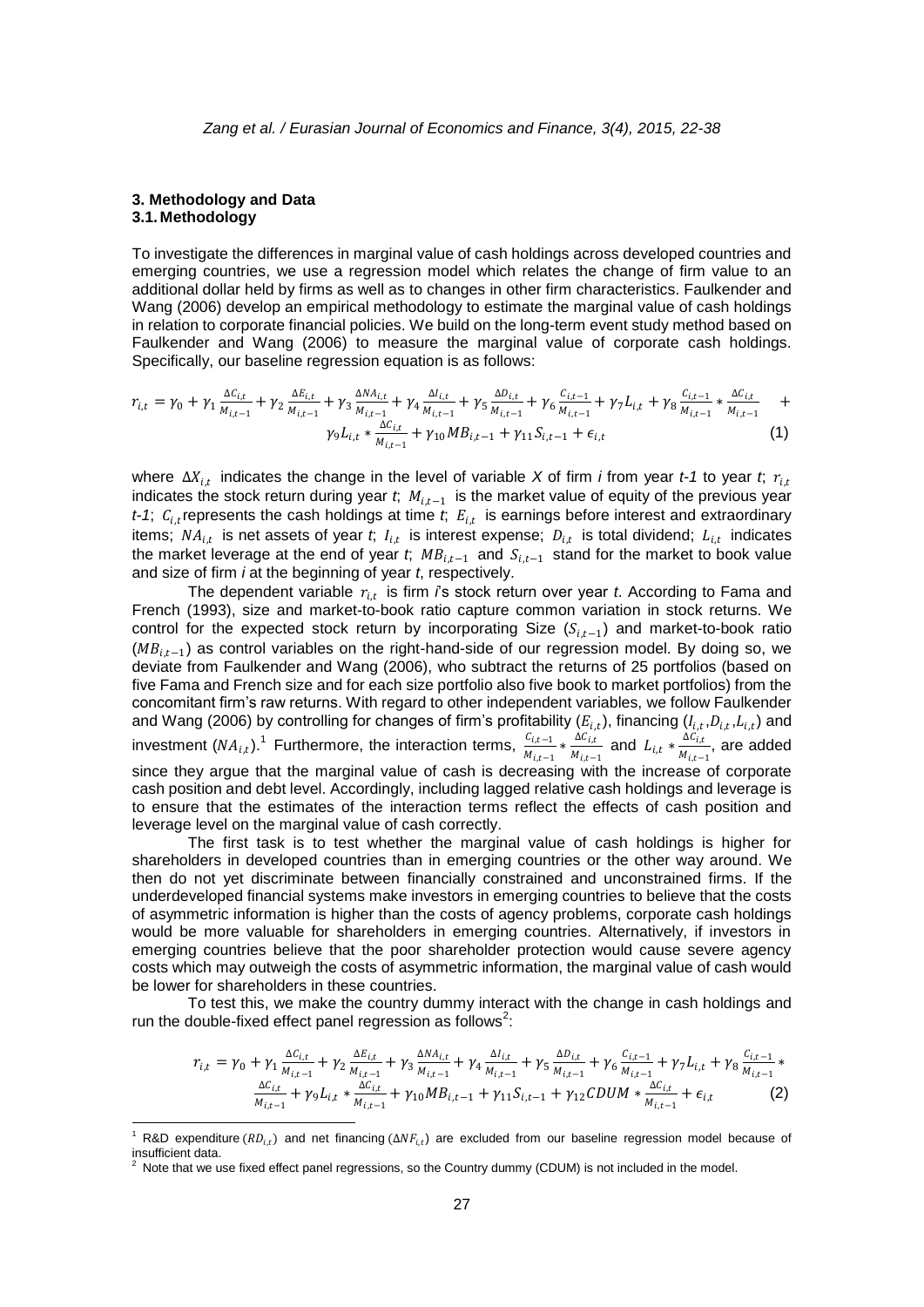The interaction term, Country dummy\*∆ Cash holdings, is introduced to capture the effects of country-level differences on the marginal value of cash holdings. The country dummy,  $CDUM$ , is set equal to 1 for firms in emerging countries and 0 for firms in developed countries. As such, the coefficient  $y_{12}$  represents the additional marginal value of cash in emerging countries in comparison to developed countries.

### **3.2.Sample, Data and Summary Statistics**

In this study, we use a sample consisting of German and Chinese firms. Germany (developed country) and China (emerging country) are both industrial countries and the largest economic entities in Europe and Asia, respectively. It is thus interesting to empirically test the difference of the market value of cash holdings in these two counties.

We obtain firm-level data from Datastream (stock market data) and Thomson Financial"s Worldscope database (accounting data). The initial sample consists of all firms listed on the Frankfurt stock exchange (German firms) and on the Shanghai and Shenzhen exchanges (Chinese firms) from 1999 to 2012. $3$  First, firms with incomplete data are excluded from our sample. We then exclude financial firms (Standard Industrial Classification (SIC) code between 6000 and 6999) due to the involvement of cash and marketable securities in inventories; and the utility firms (SIC code between 4900 and 4999) that are subject to regulatory supervision from the whole sample as well (Opler *et al.* 1999). Furthermore, because cross-listed firms may be subject to different regulations and thus bias the results, we drop firms that are cross listed on German and Chinese exchanges by identifying the prefix of ISIN (International Security Identification Number) code. Accordingly, firms without SIC or ISIN code are eliminated from the whole sample.

As the Datastream and Worldscope data are expressed in local currencies, we convert renminbi (RMB) into euro (EUR) so as to ensure the comparability of the subsamples.<sup>4</sup> The market return is calculated as the change of market value (Datastream item MV) throughout the whole year, $M_{i,t} - M_{i,t-1}$ , over the market value at the beginning of the year,  $M_{i,t-1}$ . Cash holdings are defined as cash and cash equivalents (Worldscope item 02005). Earnings are net income before extraordinary items (Worldscope item 01751) plus interest expense on debt (Worldscope item 01251).<sup>5</sup> Net assets are calculated as total assets (Worldscope item 02999) minus cash and cash equivalents (Worldscope item 02005). Dividends are total cash common dividends paid (Worldscope item 05376). Leverage is defined as total debt (Worldscope item 03255) divided by the sum of total debt and market value of equity (Datastream item MV). Size is measured as the natural logarithm of total assets (Worldscope item 02999). We also use market value to book value (Datastream item MTBV) and interest expense (Worldscope item 01251).

Following Faulkender and Wang (2006), we exclude all the observations with negative net assets, market value or dividends. All the variables are winsorized at 5% and 95% tails to mitigate the potential bias due to outliers. After the screening process, our final sample contains 780 (893) firms with 7,126 (2,944) firm-year observations for German (Chinese) firms.

In a world characterized by imperfect capital markets, larger firms have a greater ability to increase external funding since they are generally more mature, better known and less risky than small firms (Almeida *et al.* 2004). Therefore, to further test the implications of the "agency cost effect" and the "information cost effect", we use firm size, measured as the natural logarithm of total assets, as the first criterion to separate financially constrained and unconstrained firms (Faulkender and Wang, 2006). For each year of the sample period, we rank firms based on their size at the beginning of that year and assign the firms of which sizes are smaller (greater) than the median of the annual size distribution to the financially constrained (unconstrained) group.

 3 1-year lagged data is required since the changes of some variables are needed according to the regression mode of this study.

<sup>4</sup> The exchange rates (as of December  $31^{st}$  of each year) we use come fro[m http://www.xe.com/currencytables/.](http://www.xe.com/currencytables/)

<sup>&</sup>lt;sup>5</sup> Faulkender and Wang (2006) calculate earnings as earnings before extraordinary items plus interest, deferred tax credits, and investment tax credits. We follow their method but do not include deferred tax credits and investment tax credits because of insufficient data.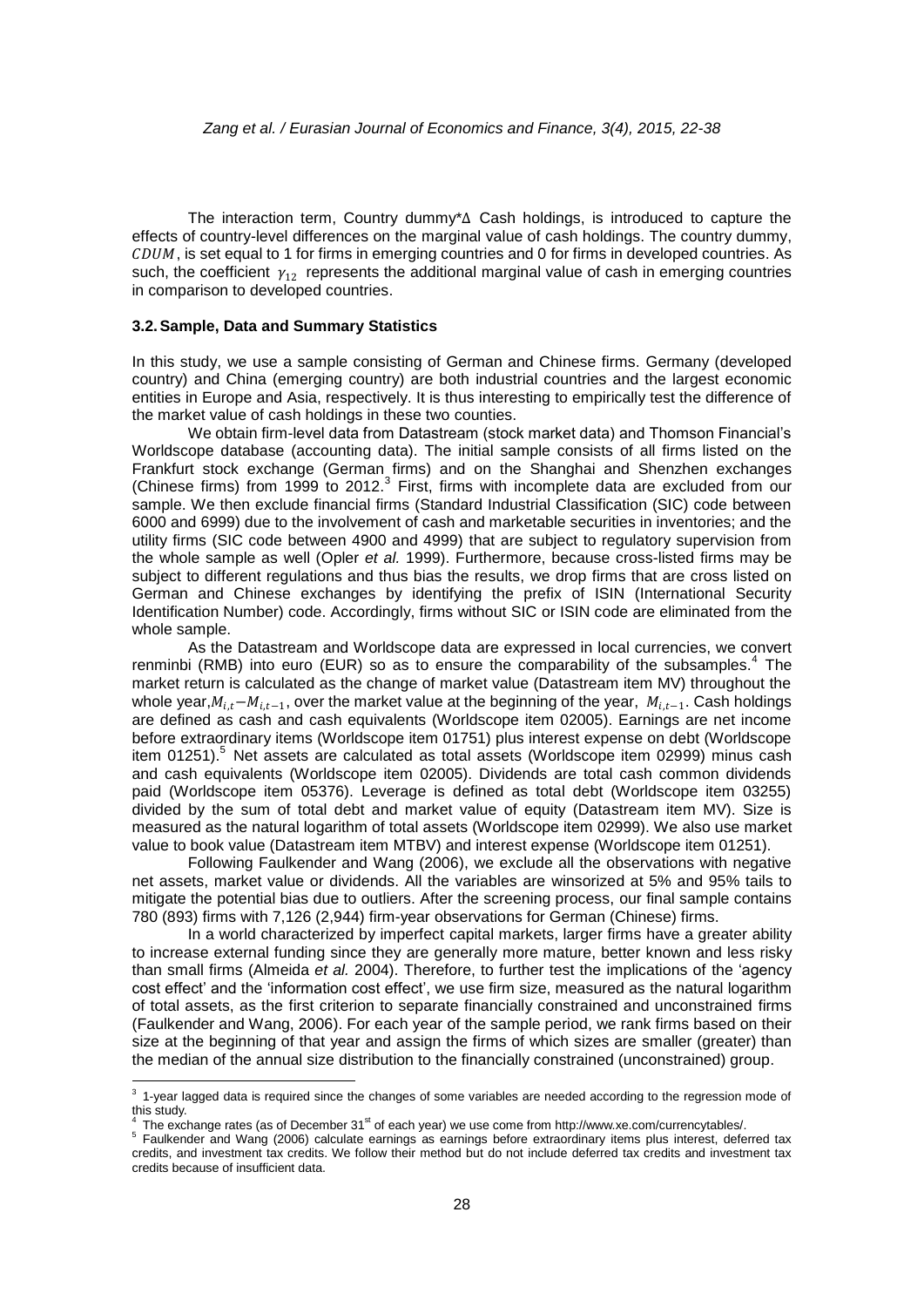### *Zang et al. / Eurasian Journal of Economics and Finance, 3(4), 2015, 22-38*

Table 1 presents the summary statistics on the variables for the sample of German (Panel A) and Chinese firms (Panel B). We can see that the mean stock return of both German and Chinese firms is much higher than their corresponding median return, suggesting that the distributions of stock return of both samples are right-skewed. Moreover, the average annual return of Chinese firms (15.49%) is higher than that of German firms (9.52%). On average, German firms (26.88%) hold more than twice as much cash and cash equivalents as Chinese firms (13.21%) and the market leverage ratio is also significantly higher in German firms (23.78%) relative to Chinese firms (16.64%). The mean firm of both samples has similar size, but the German group has a larger standard deviation. Finally, the mean, median, minimum and maximum market-to-book ratios are all much higher in Chinese firms than in German firms; particularly, even the minimum market-to-book ratio of Chinese firms is more than 1 (1.1200) during our sample period.

| Table 1. Summary Statistics for the 2000-2012 Sample Period |       |             |          |               |                |                |  |  |
|-------------------------------------------------------------|-------|-------------|----------|---------------|----------------|----------------|--|--|
| Variable                                                    | N     | <b>Mean</b> | Std. Dev | <b>Median</b> | <b>Minimum</b> | <b>Maximum</b> |  |  |
| <b>Panel A: Germany</b>                                     |       |             |          |               |                |                |  |  |
| $r_{i,t}$                                                   | 8565  | 0.095a)     | 0.516    | 0.005 b)      | $-0.716$       | 1.369          |  |  |
| $\Delta C_{\rm i,t}$                                        | 7665  | 0.006a)     | 0.130    | 0.002 b)      | $-0.277$       | 0.305          |  |  |
| $\Delta E_{i,t}$                                            | 7465  | 0.034a)     | 0.184    | 0.009 b)      | $-0.296$       | 0.582          |  |  |
| $\Delta NA_{i.t}$                                           | 7657  | 0.029a)     | 0.344    | 0.030 b)      | $-0.785$       | 0.797          |  |  |
| $\Delta I_{i,t}$                                            | 7475  | 0.000 a)    | 0.014    | 0.000 b)      | $-0.036$       | 0.032          |  |  |
| $\Delta D_{i,t}$                                            | 7337  | 0.001 a)    | 0.014    | 0.000         | $-0.036$       | 0.032          |  |  |
| $C_{i,t-1}$                                                 | 7843  | 0.269a)     | 0.270    | 0.172 b)      | 0.017          | 1.026          |  |  |
| $\mathbf{L}_{\mathrm{i},\mathrm{t}}$                        | 8468  | 0.238a)     | 0.232    | 0.175 b)      | 0.000          | 0.743          |  |  |
| $S_{i,t-1}$                                                 | 8722  | 11.965      | 2.075    | 11.619 b)     | 8.743          | 16.417         |  |  |
| $MB_{i,t-1}$                                                | 8513  | 2.085a)     | 1.695    | 1.550 b)      | 0.128          | 6.780          |  |  |
| Panel B: China                                              |       |             |          |               |                |                |  |  |
| $r_{i,t}$                                                   | 13557 | 0.155a)     | 0.628    | $-0.049 b)$   | $-0.564$       | 1.870          |  |  |
| $\Delta C_{i,t}$                                            | 13511 | 0.012a)     | 0.061    | 0.005 b)      | $-0.091$       | 0.165          |  |  |
| $\Delta E_{i,t}$                                            | 13162 | 0.006a)     | 0.032    | 0.003 b)      | $-0.060$       | 0.090          |  |  |
| $\Delta NA_{i.t}$                                           | 13501 | 0.087a)     | 0.141    | 0.052 b)      | $-0.122$       | 0.469          |  |  |
| $\Delta I_{i,t}$                                            | 13163 | 0.002 a)    | 0.005    | 0.001 b)      | $-0.001$       | 0.014          |  |  |
| $\Delta D_{i,t}$                                            | 3024  | 0.002 a)    | 0.007    | 0.000         | $-0.012$       | 0.019          |  |  |
| $C_{i,t-1}$                                                 | 13523 | 0.132a)     | 0.104    | 0.102 b)      | 0.013          | 0.388          |  |  |
| $L_{i,t}$                                                   | 15505 | 0.166a)     | 0.150    | 0.125 b)      | 0.000          | 0.502          |  |  |
| $S_{i,t-1}$                                                 | 16467 | 11.943      | 1.083    | 11.879 b)     | 10.069         | 14.222         |  |  |
| $\mathrm{MB}_{\mathrm{i},\mathrm{t}-1}$                     | 13492 | 3.973a)     | 2.548    | 3.240 b)      | 1.120          | 10.680         |  |  |

**Notes:** This table contains descriptive statistics (number of observations (N), mean, standard deviation (SD), median, minimum and maximum) of main variables for the two samples used in this paper: German (Panel A) and Chinese (Panel B) firms. The sample period is from 2000 to 2012. All the variables are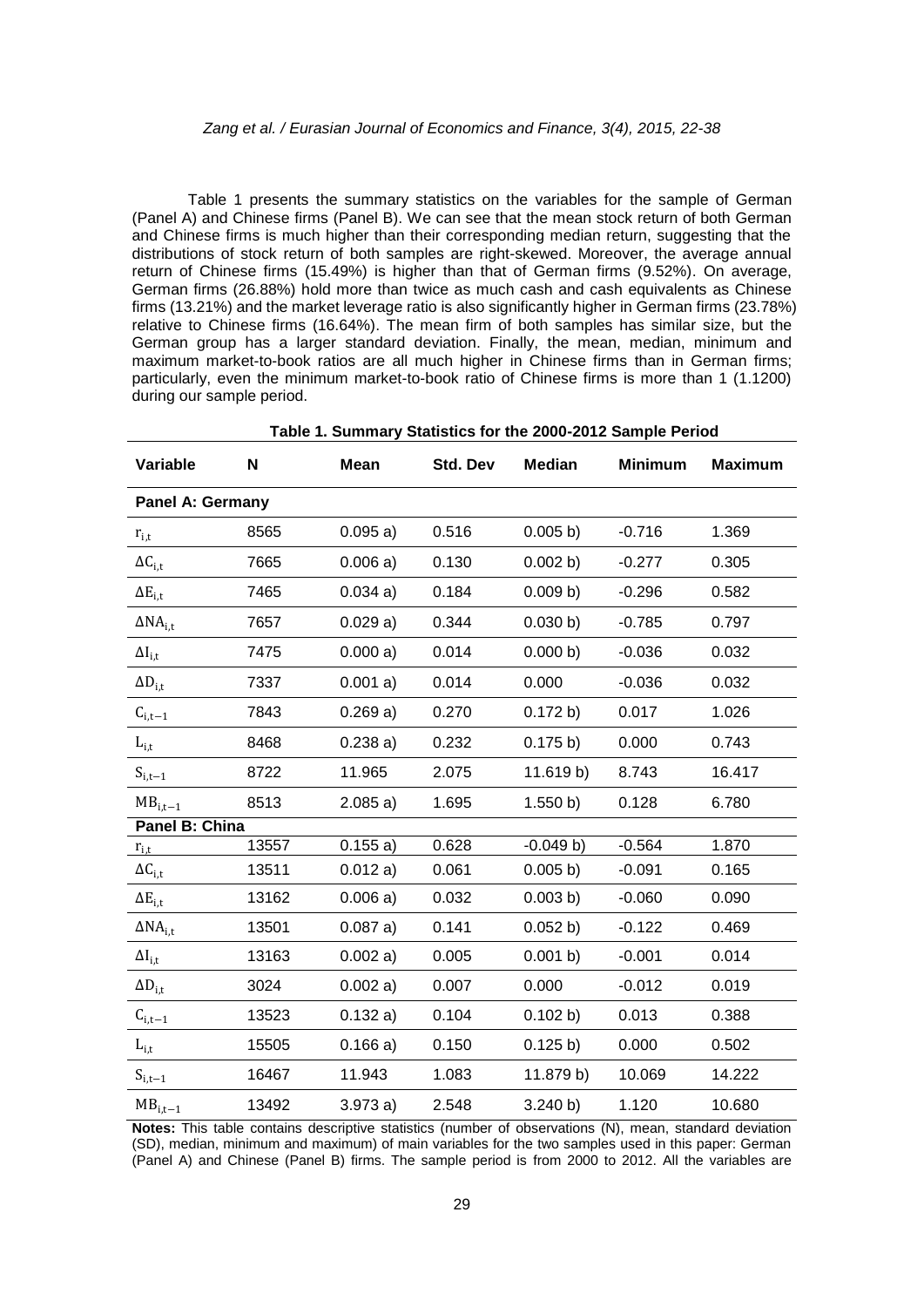winsorized at 5% and 95% tails.  $r_{i,t}$ , is stock *i*'s annual return during year t. All variables except return (*r*), leverage (L), firms size (S) and market-to-book ratio (MB) are standardized by firm's lagged market value  $(M_{i,t-1})$ .  $\Delta X_{i,t}$  represents the one-year change in the level of variable *X*.  $C_{i,t}$  is cash holdings which is defined as cash and cash equivalents.  $E_{i,t}$  is earnings before interest and extraordinary itemsplus interest expense on debt;  $NA_{i,t}$  is calculated as total assets minus cash and cash equivalents;  $I_{i,t}$  is interest expense;  $D_{i,t}$  is total cash common dividends paid;  $L_{i,t}$  is measured as total debt divided by the sum of total debt and market value of equity;  $MB_{i,t-1}$  is market value to book value and  $S_{i,t-1}$  is measured as natural logarithm of total assets. a) indicates that the means of two samples are significantly different from each other at a 5% level using t-test assuming unequal variances; b) indicates that the median of two samples are significantly different from each other at a 5% level based on a Mann-Whitney test.

#### **4. Empirical Results**

In this section, the results of our empirical tests are reported. We first examine the cross-country differences in marginal value of cash between German and Chinese samples in Section 4.1. Then we investigate the implications of those two conflicting theoretical views ('agency cost theory" and "information cost effect") in Section 4.2 by separating and comparing the financially constrained and unconstrained firms. Finally, we discuss the robustness of the results by subdividing the samples according to industry classification (Section 4.3) and growth opportunities (Section 4.4).

#### **4.1. Marginal Value of Cash Holdings**

We first measure the market value of cash holdings for the mean firms in different countries. The results of the regression models (equation 1 and equation 2 discussed in Section 3.1) are displayed in Table 2. The first and second column show that an additional euro of cash is worth €1.502 (€1.653) for the German (Chinese) firms with no debt obligations and no cash on hand. Furthermore, the significant negative coefficients of these two interaction terms for both groups are consistent with the findings of Faulkender and Wang (2006) who argue that both the cash balance and leverage have negative effects on the marginal value of cash. Although the "no cash no debt" firms in China obtain more benefits from an additional euro of cash than those firms in Germany (€1.653 versus €1.502), the sensitivities of cash value to both the cash level and leverage are higher in Chinese firms. More specifically, other things being equal, the marginal cash value of a German firm with cash holdings equivalent to 10% of its market value is 5.85 cents lower (-0.585\*10%) than a firm with zero cash balances, while a Chinese firm will lose 15.57 (-1.557\*10%) cents of cash value by holding 10% more cash on hand. Similarly, for every 10% increase in leverage ratio, the contribution of one extra euro of cash to firm value will decrease 11.86 (11.97) cents for German (Chinese) firms.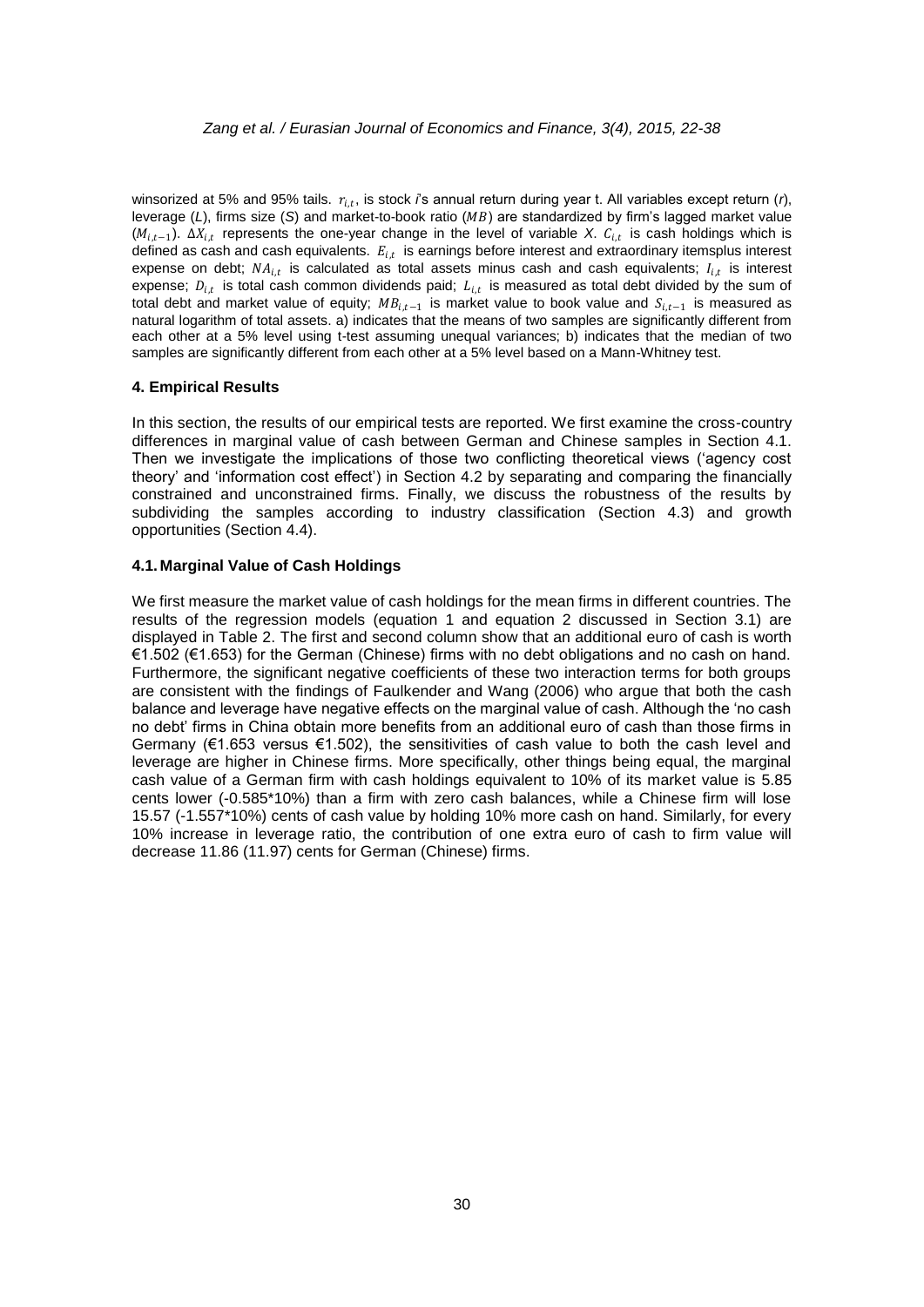|                              | Table 2. The Market Value of Cash Holdings |                       |                     |
|------------------------------|--------------------------------------------|-----------------------|---------------------|
| Independent variables        | Germany                                    | China                 | Whole sample        |
| $\Delta C_{i,t}$             | $1.502***(0.077)$                          | $1.653***$<br>(0.233) | $1.603***(0.079)$   |
| $\Delta E_{i,t}$             | $0.263***(0.027)$                          | $1.506***(0.202)$     | $0.302***$ (0.027)  |
| $\Delta NA$ <sub>i.t</sub>   | $0.230***$ (0.016)                         | $0.462***(0.060)$     | $0.211***$ (0.016)  |
| $\Delta I_{i,t}$             | $-1.691***$ (0.356)                        | $3.094*$ (1.621)      | $-1.792***$ (0.361) |
| $\Delta D_{i,\underline{t}}$ | $1.723***$ (0.347)                         | 0.671(0.883)          | $1.263***$ (0.343)  |
| $C_{i,t-1}$                  | $0.599***$<br>(0.028)                      | $1.108***$ (0.115)    | $0.735***$ (0.028)  |
| $L_{i,t}$                    | $-0.881***$ (0.038)                        | $-1.062***(0.086)$    | $-1.073***$ (0.036) |
| $S_{i,t-1}$                  | $-0.088***(0.012)$                         | $-0.019(0.022)$       | $-0.087***$ (0.011) |
| $MB_{i,t-1}$                 | $0.068***(0.004)$                          | $-0.042***$ (0.004)   | $-0.069***$ (0.003) |
| $C_{i,t-1} * \Delta C_{i,t}$ | $-0.585***(0.114)$                         | $-1.557*$ (0.936)     | $-0.590***$ (0.117) |
| $L_{i,t} * \Delta C_{i,t}$   | $-1.186***(0.145)$                         | $-1.197$ (0.716)      | $-1.297***$ (0.147) |
| CDUM $*\Delta C_{i,t}$       |                                            |                       | 0.064(0.164)        |
| Intercept                    | $1.370***$<br>(0.144)                      | $0.449*(0.269)$       | $1.400***$ (0.137)  |
| Observations                 | 7,126                                      | 2,944                 | 10,070              |
| <b>Adjusted R2</b>           | 0.47                                       | 0.67                  | 0.42                |

**Notes:** This table displays the results of fixed effects panel regressions examining the market value of cash holdings, covering the period from 2000 to 2012. All the variables are winsorized at 5% and 95% tails. The dependent variable,  $r_{i,t}$ , is stock *i*s annual return during year t. All variables except return (*r*), leverage (*L*), firms size (*S*) and market-to-book ratio (MB) are standardized by firm's lagged market value ( $M_{i,t-1}$ ).  $\Delta X_{i,t}$  represents the one-year change in the level of variable *X.*  $c_{i,t}$  is cash holdings which is defined as cash and cash equivalents.  $E_{i,t}$  is earnings before interest and extraordinary itemsplus interest expense on debt;  $NA_{i,t}$  is calculated as total assets minus cash and cash equivalents;  $I_{i,t}$  is interest expense;  $D_{i,t}$  is total cash common dividends paid;  $L_{i,t}$  is measured as total debt divided by the sum of total debt and market value of equity;  $MB_{i,t-1}$  is market value to book value and  $\,_{i,t-1}\,$  is measured as natural logarithm of total assets. *CDUM* is a dummy variable which is set equal to 1 for firms in China and 0 for firms in Germany. Standard errors are in parentheses. \*, \*\* and \*\*\* indicate significant at 10 percent, 5 percent, and 1 percent level, respectively.

Recall that the average German (Chinese) firm holds cash which equals to 26.88% (13.21%) of their market value of equity, and the mean leverage ratio is 23.78% (16.64%). Therefore, the value of an incremental euro to shareholders is €1.06 (=€1.502+ (-€0.585\*0.2688) + (-€1.186\*0.2378)) and €1.25 (=€1.653+ (-€1.557\*0.1321) + (-€1.197\*0.1664)) in the mean German and Chinese firm, respectively. These results indicate that an extra euro of cash is worth more than its full value ( $1 \in$ ) for mean firms, suggesting that investors in both countries may consider corporate cash holdings primarily as precautionary savings. Moreover, even though the marginal value of cash in Chinese firms is decreasing faster than that in the German counterparts as cash holdings and leverage increase, an additional euro of cash is still more valuable for Chinese firms because of their low cash and leverage level on average. However, as seen in the last column of table 2, the estimated coefficient of the interaction term, Country dummy\*∆Cash holdings, is positive but insignificantly different from zero.<sup>6</sup> Thus, we cannot detect or infer a significant difference in the overall marginal value of cash between the two countries.<sup>7</sup>

#### **4.2.Financial Constraints**

-

As discussed earlier, if the marginal value of cash in one country is not significantly different from that in the other, the underlying reason could be that either both "agency cost" effect and "information cost" effect have no significant influence on firm value through cash holdings or that their opposite effects cancel each other out. Therefore, we split the sample into financially

<sup>&</sup>lt;sup>6</sup> We also add the interactions terms, Country dummy\* Cash holdings<sub>t-1</sub>\*∆Cash holdings and Country dummy\*Leverage\*∆Cash holdings, to verify our results are robust to the differences in the effects of cash and leverage level on cash values among counties. The main results do not change. 7

The difference in marginal value of cash between the mean German firm (€1.06) and Chinese firm (€1.25) is also not significant a 5% level according to the Wald test.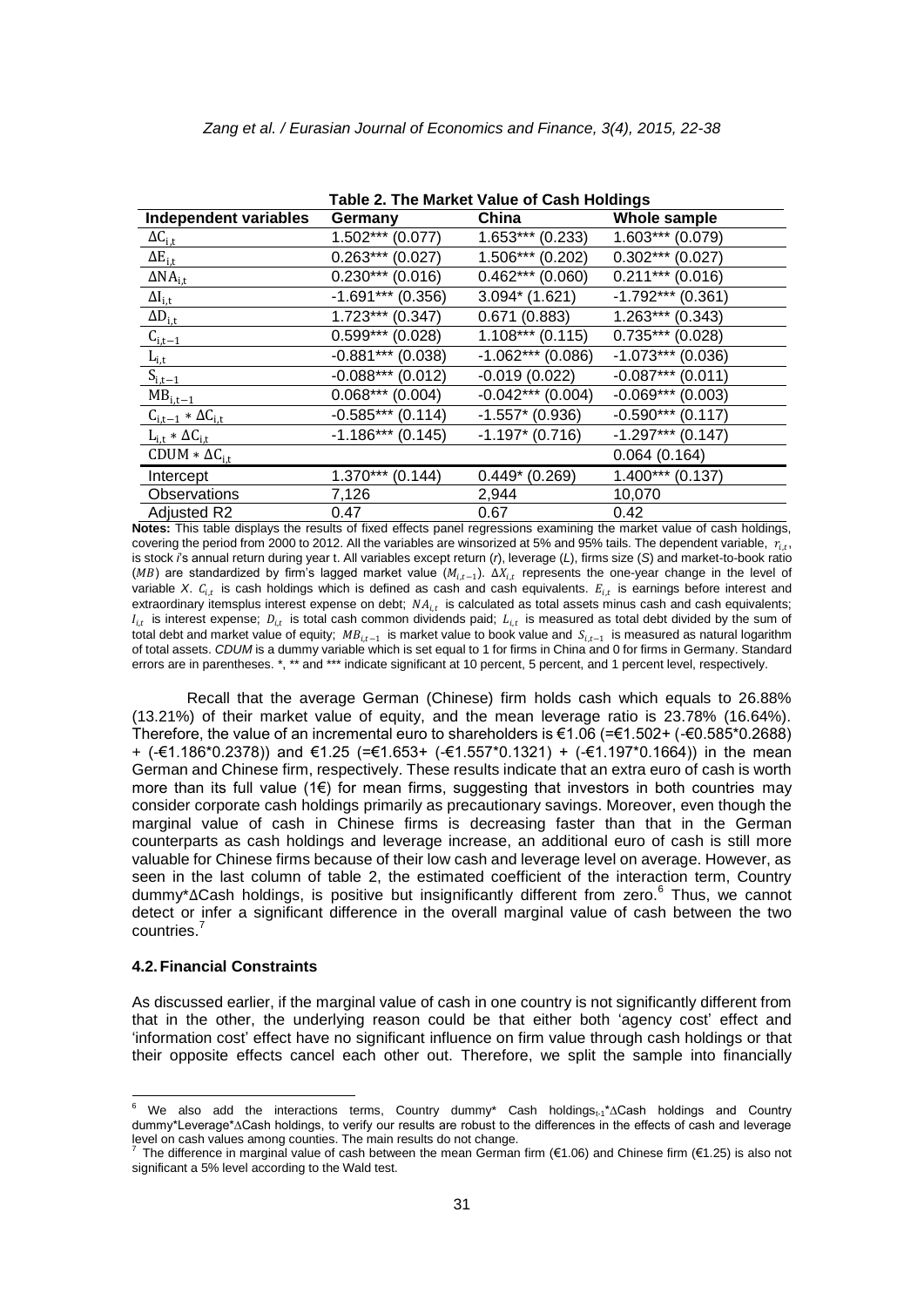constrained and unconstrained firms to test whether the country-level difference in marginal value of cash exists in different firm categories.

We separate for each country the sample into financially constrained (C) and unconstrained (U), while using three definitions of constraints. First, we consider that small firms are more constrained than large firms. Second, we assume that industrial firms are less constrained than non-industrial firms and, third, we assume that growth firms are more constrained than non-growth firms. Table 3 reports the regression results for firms smaller and larger than the median size. In Panel A the estimated coefficients of marginal value of cash (after controlling for the effects of cash holdings and leverage levels) is higher for financially constrained firms than for unconstrained firms for both the German and the Chinese samples. Moreover, the difference is significant at 5% confidence level for Chinese firms (1.051 versus 2.324 for financially unconstrained firms and constrained firms, respectively) but not for German firms (where the financially constrained firms also have a larger coefficient for the marginal value of cash (1.693) than the financially unconstrained firms (1.205)).This finding is consistent with the argument that the high cost of external financing increases the possibility of forgoing value enhancing projects and thus increase the benefits of holding cash. The relatively small and insignificant difference in the marginal value of cash between two German subgroups suggests that the developed capital market in German mitigates some market frictions for financially constrained firms.

Moreover, the absolute value of the estimates corresponding to the interactions, Cash holdings<sub>t-1</sub>\*∆Cash holdings and Leverage\*∆Cash holdings, are higher for financially constrained firms than for financially unconstrained firms in both country groups. As the cash level reduces, both the likelihood of having to raise funds externally and the costs of doing so increase, and this relationship is stronger for financially constrained firms. So the incremental benefits provided by €1 extra cash in financially constrained firms are larger than that of financially unconstrained firms. These findings are consistent with the results of Faulkender and Wang (2006).

We then calculate the marginal cash value for the mean firms as above and report the results in the Panel B of Table 3. For financially unconstrained firms, one additional euro of cash held by a mean German (Chinese) firm contributes € 0.84 (€ 0.81) to its firm value. This implies that when external funds are easy to access (as in the case of large firms), firms are not supposed to hold excess cash and investors would consider the cash holdings as a potential source of agency problem and thus value the cash with 16 (19) cents less than its full value in Germany (China). This may be indicative of agency problems in the financially unconstrained (larger) firms. Though the marginal value of cash in Germany ( $\epsilon$  0.84) is somewhat higher than that value in China, the difference between German and Chinese unconstrained firms does not differ, suggesting that hypothesis 1 is not confirmed.

For the constrained (small) firms, the marginal value of cash is  $\epsilon$ 1.22 and  $\epsilon$ 1.79 for German and Chinese firms, respectively, and these values are significantly different from each other. Consistent with the "information cost" view, the results suggest that constrained Chinese firms reap much more benefits from holding one extra euro than their German counterparts. When it is costly for firms to access external financial markets, the interests of managers are more likely to be aligned with those of investors for two reasons. On the one hand, the underinvestment problems resulting from high costs of external financing may result in decreased future growth and firm performance, which goes against the interests of both managers and shareholders. On the other hand, using firm size as the financial constraint criterion, the constrained (small) firms typically have less agency problems than financially unconstrained (large) firms according to Jensen"s free cash flow theory (1986). As such, for constrained firms, the big difference in marginal value of cash holdings, €1.22 versus €1.79 (in Germany and China, respectively), reflects a disparity of capital market development between these two countries. In other words, the country-level information asymmetry is so pronounced in China that investors systematically value cash at a premium for financially constrained firms relative to the German counterparts. As such, the empirical results support hypothesis 2.

Overall, the results of our empirical tests provide strong evidence on "information cost" effects, implying that the cross-country difference in financial constraints exerts a smaller impact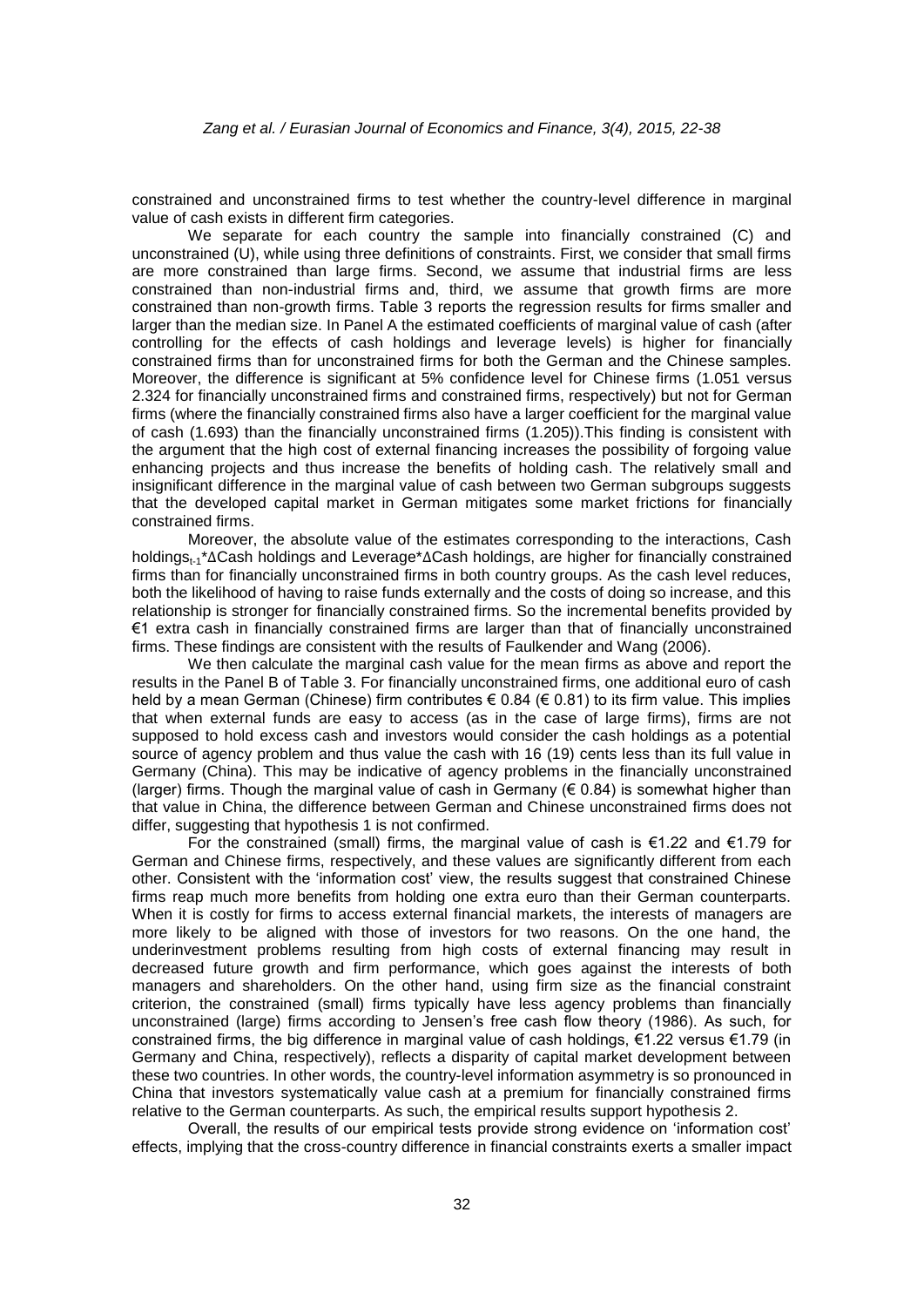for financially unconstrained firms while they amplify the benefit of cash holdings for financially constrained firms.

| Panel A                       |                     |                     |                     |                    |
|-------------------------------|---------------------|---------------------|---------------------|--------------------|
| Independent                   | Germany             |                     | China               |                    |
| variables                     | U (large)           | C (small)           | U (large)           | C (small)          |
| $\Delta C_{i,t}$              | $1.205***(0.104)$   | $1.693***(0.120)$   | $1.051***$ (0.303)  | $2.324***$ (0.449) |
| $p(U-C=0)$                    | 0.30                |                     | 0.04                |                    |
| $\Delta E_{i,t}$              | $0.421***$ (0.038)  | $0.179***$ (0.038)  | $1.827***$ (0.231)  | 0.482(0.413)       |
| $\Delta NA_{i,t}$             | $0.161***$ (0.020)  | $0.283***(0.027)$   | $0.452***(0.066)$   | $0.572***(0.135)$  |
| $\Delta I_{i,t}$              | $-1.731***$ (0.423) | $-1.114*(0.605)$    | $-0.850(1.798)$     | 19.691***(3.657)   |
| $\Delta D_{i,t}$              | $1.707***$ (0.393)  | $1.972***$ (0.615)  | $-0.509(1.021)$     | $3.906**$ (1.694)  |
| $C_{i,t-1}$                   | $0.559***(0.038)$   | $0.648***(0.044)$   | $0.750***$ (0.129)  | $1.888***(0.265)$  |
| $\underline{L_{i,t}}$         | $-1.077***$ (0.051) | $-0.747***$ (0.060) | $-1.105***$ (0.098) | $-1.332***(0.197)$ |
| $S_{i,t-1}$                   | $-0.088***(0.020)$  | $-0.062***(0.019)$  | 0.055(0.034)        | $-0.127**$ (0.050) |
| $MB_{i,t-1}$                  | $-0.090***(0.006)$  | $-0.065***(0.006)$  | $-0.057***$ (0.005) | $-0.034***(0.006)$ |
| $C_{i,t-1} * \Delta C_{i,t}$  | $-0.444***$ (0.140) | $-0.702***$ (0.188) | $-0.401(1.032)$     | $-3.502(2.711)$    |
| $L_{i,t} * \Delta C_{i,t}$    | $-0.816***$ (0.189) | $-1.511***$ (0.256) | $-0.665(0.794)$     | $-1.296(1.958)$    |
| Intercept                     | $1.655***(0.273)$   | $0.856***(0.203)$   | $-0.381(0.432)$     | 1.595***(0.572)    |
| Observ. d)                    | 3,727               | 3,399               | 1,577               | 1,367              |
| Adjusted R2                   | 0.52                | 0.49                | 0.72                | 0.66               |
| <b>Panel B</b>                |                     |                     |                     |                    |
| $C_{i,t-1}$ (mean)            | 0.258a)             | 0.280a)             | 0.157a)             | 0.107 a)           |
| $L_{i,t}$ (mean)              | 0.310a)             | 0.183a)             | 0.236a)             | 0.123a)            |
| The Marginal<br>Value of $€1$ | $\in$ 0.84 c)       | € 1.22 b) c)        | € 0.81              | € 1.79 b) c)       |

| Table 3. Fixed Panel Regressions for Small and Large Firms |  |  |
|------------------------------------------------------------|--|--|
|                                                            |  |  |

**Notes:** This table presents results for unconstrained (U) and constrained (C) firms in 2000-2012. For each year we rank firms based on their size at the beginning of that year and assign the firms of which sizes are smaller (greater) than the median of the annual size distribution to the financially constrained (unconstrained) group. All the variables are winsorized at 5% and 95%. The dependent variable,  $r_{i,t}$ , is stock i's annual return during year t. All variables except return (r), leverage (L), firms size (S) and market-to-book ratio (MB) are standardized by firm"s lagged market value (MB<sub>i,t−1</sub>).  $\Delta X_{i,t}$  represents the one-year change in the level of variable X. C<sub>i,t</sub> is cash holdings which is defined as cash and cash equivalents.  $E_{i,t}$  is earnings before interest and extraordinary items plus interest expense on debt;  $NA_{i,t}$  is calculated as total assets minus cash and cash equivalents;  $l_{i,t}$  is interest expense;  $D_{i,t}$  is total cash common dividends paid; L<sub>i,t</sub> is measured as total debt divided by the sum of total debt and market value of equity; MB<sub>i,t−1</sub> is market value to book value and S<sub>i,t−1</sub> is measured as natural logarithm of total assets. p(U-C=0) is the p-value of the added interaction term (constrained dummy\*ΔC<sub>i,t</sub>) to the equations.to test whether there is a significant difference in marginal value of cash between constrained and unconstrained firms. Standard errors are in parentheses. \*, \*\* and \*\*\* indicate significant at 10 percent, 5 percent, and 1percent level, respectively. In Panel B a) indicates significant differences between German and Chinese firms at 5% level using the t-test and assuming unequal variances. b) indicates significant differences between German and Chinese firms at 5% level based on the Wald test c) indicates significant differences from 1 at 5% level based on the Wald test.

#### **4.3. Industrial and Nonindustrial Firms**

As Germany and China are both industrialized countries, it is also interesting to study whether the marginal value of cash differs by industry classifications. The arguments are similar to that of constrained and unconstrained firms. Compared to industrial firms, service firms are usually younger, smaller (due to a lower need for assets), and they have less collateral, which implies that they are more risky to investors. So liquidity would be more valuable for the service firms to finance their investments than for industrial firms. Moreover, less employees and more simple organizational structures may cause less agency conflicts in nonindustrial firms. In contrast, industrial firms are typically big and working in traditional and mature industries and they may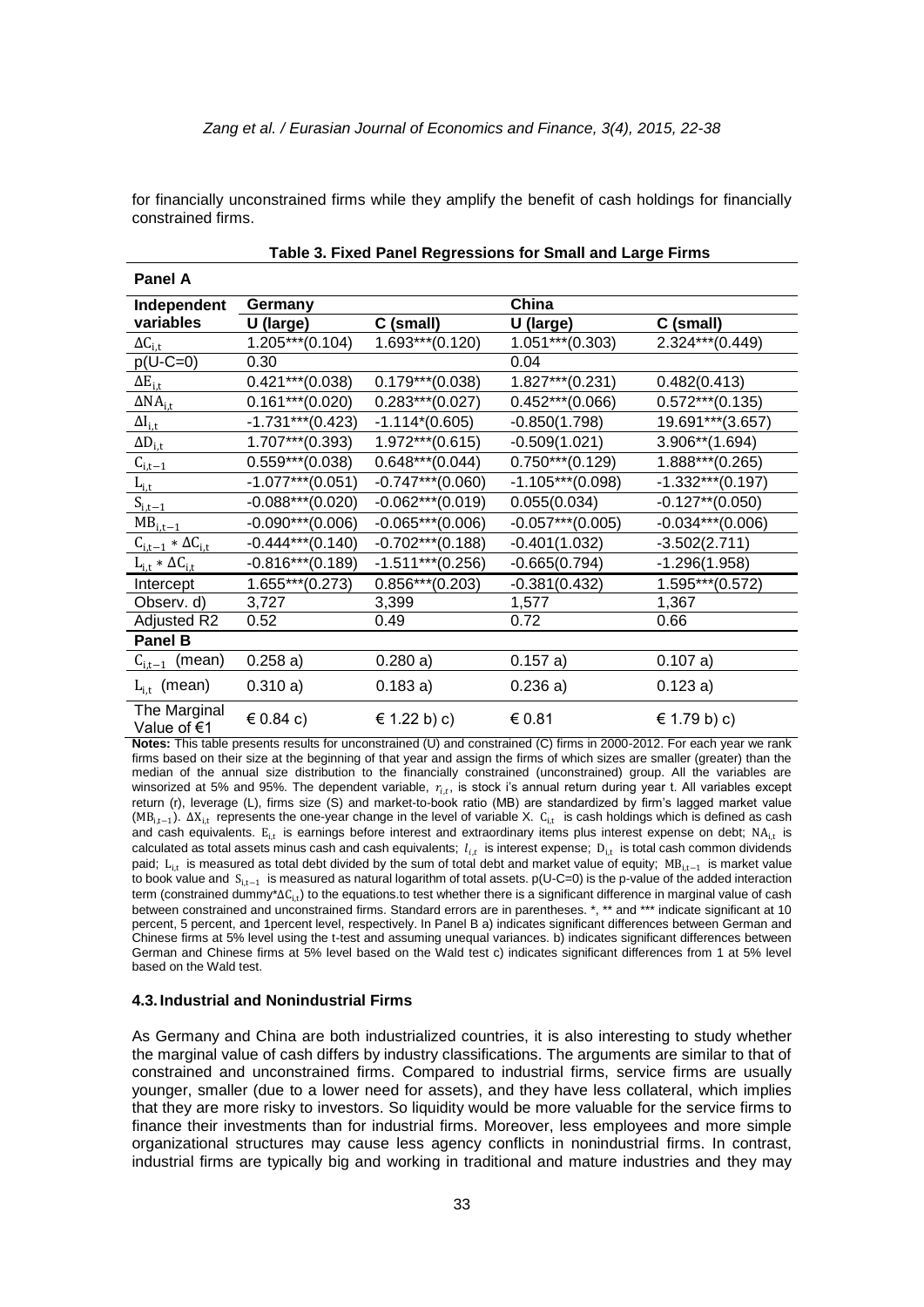also have a more complicated organizational configuration and wider dispersion of ownership. This may therefore result in more severe agency problems between managers and investors. As such, one could thus assume that the marginal value of cash is smaller in unconstrained (industrial) firms in comparison to constrained (service) firms.

We split the sample of both countries into industrial and nonindustrial firms (based on SIC code) and find a further empirical support for our hypotheses. The regression results are presented in Table 4 below. As seen from Panel A, the increased amount of firm value associated with one unit change in cash holdings is higher in nonindustrial firms than in industrial firms for both countries (€1.440 versus €1.552 for the German sample and €1.222 versus €2.109 for the Chinese sample). However, the cross-industry difference in the marginal value of cash is only significant for Chinese firms (p-value=0.01). Panel B provides the marginal value of cash holdings of mean firms for each subgroup. Again, consistent with the 'information cost' theory, the higher level of information asymmetry amplifies the benefit of cash holdings for Chinese nonindustrial firms ( $\epsilon$  1.64 versus  $\epsilon$  1.13), and the difference between these two numbers is statistically significant. Meanwhile, the marginal value of cash of the mean Chinese industrial firm is a little lower than that of German counterpart ( $\epsilon$  0.95 versus  $\epsilon$  0.99), but they are not significantly different from each other, which implies that hypothesis 1 is –again- rejected.

However, information cost effects have a stronger impact on the marginal value of cash for nonindustrial firms and these results support our second hypothesis and they are also consistent with our earlier results when we made a distinction between small and large firms.

| <b>Panel A</b>               |                        |                     |                     |                     |
|------------------------------|------------------------|---------------------|---------------------|---------------------|
| Independent                  | Germany                |                     | China               |                     |
| variables                    |                        | N                   |                     | N                   |
| $\Delta C_{i,t}$             | $1.440***$ (0.108)     | $1.552***(0.111)$   | 1.222***(0.319)     | $2.109***$ (0.339)  |
| $p(l-N=0)$                   | 0.70                   |                     | 0.01                |                     |
| $\Delta E_{i,t}$             | $0.306***(0.039)$      | $0.239***(0.037)$   | $1.346***(0.253)$   | $1.763***(0.343)$   |
| $\Delta NA_{i,t}$            | $0.180***(0.022)$      | $0.273***(0.025)$   | $0.358***(0.074)$   | $0.741***$ (0.103)  |
| $\Delta I_{i,t}$             | $-0.634(0.457)$        | $-2.941***$ (0.566) | 3.393(2.069)        | 3.146(2.599)        |
| $\Delta D_{i,t}$             | $1.364***(0.441)$      | $2.172***$ (0.553)  | 1.840(1.211)        | $-0.520(1.257)$     |
| $C_{i,t-1}$                  | $0.624***(0.039)$      | $0.628***(0.042)$   | $1.033***(0.147)$   | $1.266***(0.186)$   |
| $L_{i,t}$                    | $-1.071$ *** $(0.051)$ | $-0.666***(0.057)$  | $-1.013***$ (0.110) | $-1.219***$ (0.142) |
| $S_{i,t-1}$                  | $-0.111***$ (0.017)    | $-0.067***(0.017)$  | 0.005(0.028)        | $-0.080**$ (0.038)  |
| $MB_{i,t-1}$                 | $-0.082***(0.006)$     | $-0.058***(0.006)$  | $-0.037***$ (0.005) | $-0.054***(0.007)$  |
| $C_{i,t-1} * \Delta C_{i,t}$ | $-0.428***$ (0.159)    | $-0.712***$ (0.164) | $-1.253(1.149)$     | $-0.188(1.724)$     |
| $L_{i,t} * \Delta C_{i,t}$   | $-1.234***$ (0.204)    | $-1.081***$ (0.217) | $-0.536(0.921)$     | $-2.813**$ (1.153)  |
| Intercept                    | $1.802***(0.211)$      | $0.965***(0.195)$   | 0.157(0.091)        | $1.226***(0.464)$   |
| Observations                 | 3,694                  | 3,432               | 1,760               | 1,184               |
| Adjusted R2                  | 0.49                   | 0.47                | 0.67                | 0.70                |
| <b>Panel B</b>               |                        |                     |                     |                     |
| $C_{i,t-1}$ (mean)           | 0.252a)                | 0.286a)             | 0.140a)             | 0.122a)             |
| $L_{i.t}$ (mean)             | 0.275a)                | 0.200 a)            | 0.172a)             | 0.159a)             |
| The Marginal<br>Value of €1  | € 0.99                 | € 1.13 b) c)        | € 0.95              | € 1.64 b) c)        |

| Table 4. Regression Results for Industrial and Nonindustrial Firms |  |  |
|--------------------------------------------------------------------|--|--|
|--------------------------------------------------------------------|--|--|

**Notes:** This table presents results for industrial firms (I: Standard Industrial Classification Code from 3000 to 5999) and nonindustrial firms (N) from 2000 to 2012. All the variables are winsorized at 5% and 95%. The dependent variable,  $r_{i,t}$ , is stock i's annual return during year t. All variables except return (r), leverage (L), firms size (S) and market-to-book ratio (MB) are standardized by firm's lagged market value ( $M_{i,t-1}$ ).  $\Delta X_{i,t}$  represents the one-year change in the level of variable X.  $C_{i,t}$  is cash holdings which is defined as cash and cash equivalents.  $E_{i,t}$  is earnings before interest and extraordinary items plus interest expense on debt;  $NA_{i,t}$  is calculated as total assets minus cash and cash equivalents;  $l_{i,t}$  is interest expense;  $D_{i,t}$  is total cash common dividends paid;  $L_{i,t}$  is measured as total debt divided by the sum of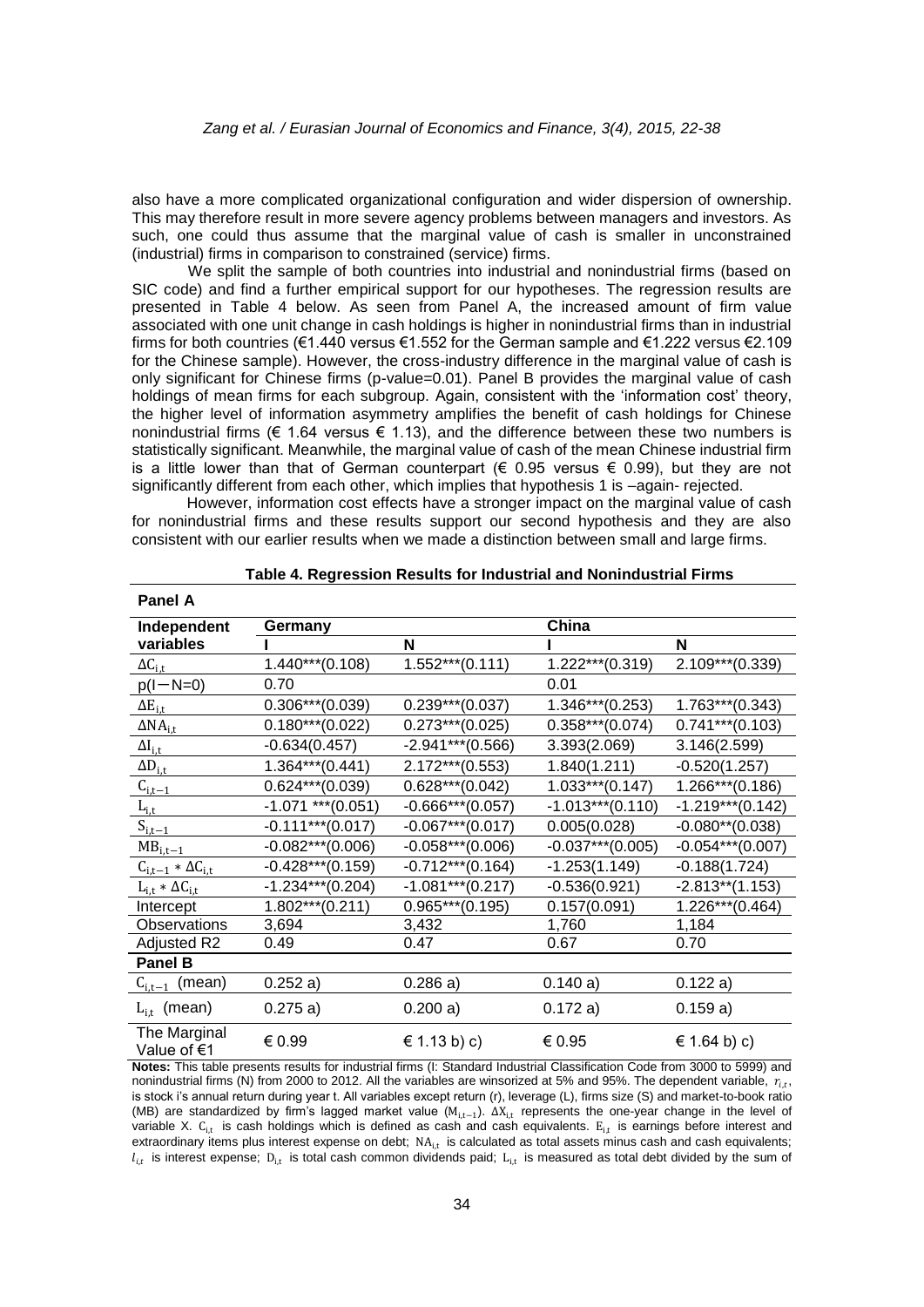total debt and market value of equity; MB $_{\rm i,t-1}$  is market value to book value and  $\,\rm S_{i,t-1}\,$  is measured as natural logarithm of total assets.  $p(I-N=0)$  is the p-value of the added interaction term (industrial dummy\* $\Delta C_{i,t}$ ) to the equations.to test whether there is a significant difference in marginal value of cash between industrial and non-industrial firms. Standard errors are in parentheses. \*, \*\* and \*\*\* indicate significant at 10 percent, 5 percent, and 1 percent level, respectively. In Panel B a) indicates significant differences between German and Chinese firms at 5% level using the t-test and assuming unequal variances. b) indicates significant differences between German and Chinese firms at 5% level based on the Wald test c) indicates significant differences from 1 at 5% level based on the Wald test.

#### **4.4.The Marginal Value of Cash and Growth Opportunities**

Lastly, using market-to-book ratios as proxies for growth opportunities, we separate each country sample into low growth and high growth subsamples and report the regression results in Table 5 below. Again, the estimated coefficients of the change in cash are highly significant for all subgroups. Moreover, the marginal value of cash is also larger in high growth firms in comparison to low growth firms, though the difference in the estimates between low growth opportunities and high growth opportunities is now only statistically significant for the German sample (p-value=0.00). For firms with average cash and leverage (panel B) and with poor growth prospects, one extra euro of cash is worth € 0.63 (€ 0.83) in mean German (Chinese) firms. In addition the significant difference between these coefficients means that the first hypothesis is rejected (for the third time).

Table 5 Panel B shows that additional cash holdings in firms with higher growth opportunities are higher than 1 in both countries as the marginal value of cash is  $\epsilon$ 1.57 and  $\epsilon$ 1.47 for German and Chinese firms, respectively. These findings are again in line with the results of Faulkender and Wang (2006) applied to growth firms: high growth firms are constrained and the marginal value of cash in these firms is higher than that in low growth firms. However, high growth firms in Germany happen to have a higher marginal value of cash than the comparable firms in China. This means that the underdevelopment of the financial opportunities in the emerging Chinese market (hypothesis 2) is not confirmed for growth firms. This might be caused by the abundance of growth in Chinese firms in comparison to German firms: because the occurrence of high growth in Germany is relatively rare, investors in German firms do value cash by which growth opportunities can be realized highly.

| <b>Panel A</b>               |                     |                     |                     |                     |
|------------------------------|---------------------|---------------------|---------------------|---------------------|
| Independent                  | Germany             |                     | China               |                     |
| <b>Variables</b>             |                     | н                   |                     | н                   |
| $\Delta C_{i,t}$             | $0.887***$ (0.104)  | $2.007***$ (0.122)  | $1.300***$ (0.286)  | $1.803***(0.416)$   |
| $p(L-H=0)$                   | 0.00                |                     | 0.71                |                     |
| $\Delta E_{i,t}$             | $0.267***(0.032)$   | $0.317***$ (0.050)  | $1.751***$ (0.260)  | $0.997***$ (0.323)  |
| $\Delta NA_{i,t}$            | $0.211***$ (0.020)  | $0.306***(0.030)$   | $0.384***(0.072)$   | $0.628***(0.108)$   |
| $\Delta I_{i,t}$             | $-1.545***(0.430)$  | $-1.336**$ (0.672)  | $5.267***$ (1.866)  | $-1.048(2.988)$     |
| $\Delta D_{i,t}$             | $1.834***$ (0.440)  | $1.662***(0.558)$   | 0.608(0.986)        | 2.040(1.742)        |
| $C_{i,t-1}$                  | $0.397***$ (0.036)  | $0.815***(0.065)$   | $0.408***(0.148)$   | $1.512***$ (0.215)  |
| $L_{i,t}$                    | $-1.124***$ (0.054) | $-0.865***(0.060)$  | $-1.288***(0.112)$  | $-1.164***$ (0.157) |
| $S_{i,t-1}$                  | $-0.036*(0.019)$    | $-0.091***$ (0.017) | $0.096**$ (0.039)   | $-0.150***$ (0.034) |
| $MB_{i,t-1}$                 | $-0.334***(0.023)$  | $-0.056***(0.006)$  | $-0.119***$ (0.015) | $-0.049***(0.006)$  |
| $C_{i,t-1} * \Delta C_{i,t}$ | $-0.121(0.135)$     | $-0.253(0.273)$     | $-0.611(1.148)$     | $-1.820(1.644)$     |
| $L_{i,t} * \Delta C_{i,t}$   | $-0.702***$ (0.172) | $-2.106***(0.304)$  | $-1.726**$ (0.846)  | $-1.071(1.312)$     |
| Intercept                    | 1.133***(0.234)     | $1.332***(0.208)$   | $-0.681(0.474)$     | $2.097***$ (0.412)  |
| Observations                 | 3,600               | 3,526               | 1,489               | 1,455               |
| Adjusted R2                  | 0.52                | 0.52                | 0.74                | 0.67                |

**Table 5. Regression Results for Firms with Low and High Growth Opportunities**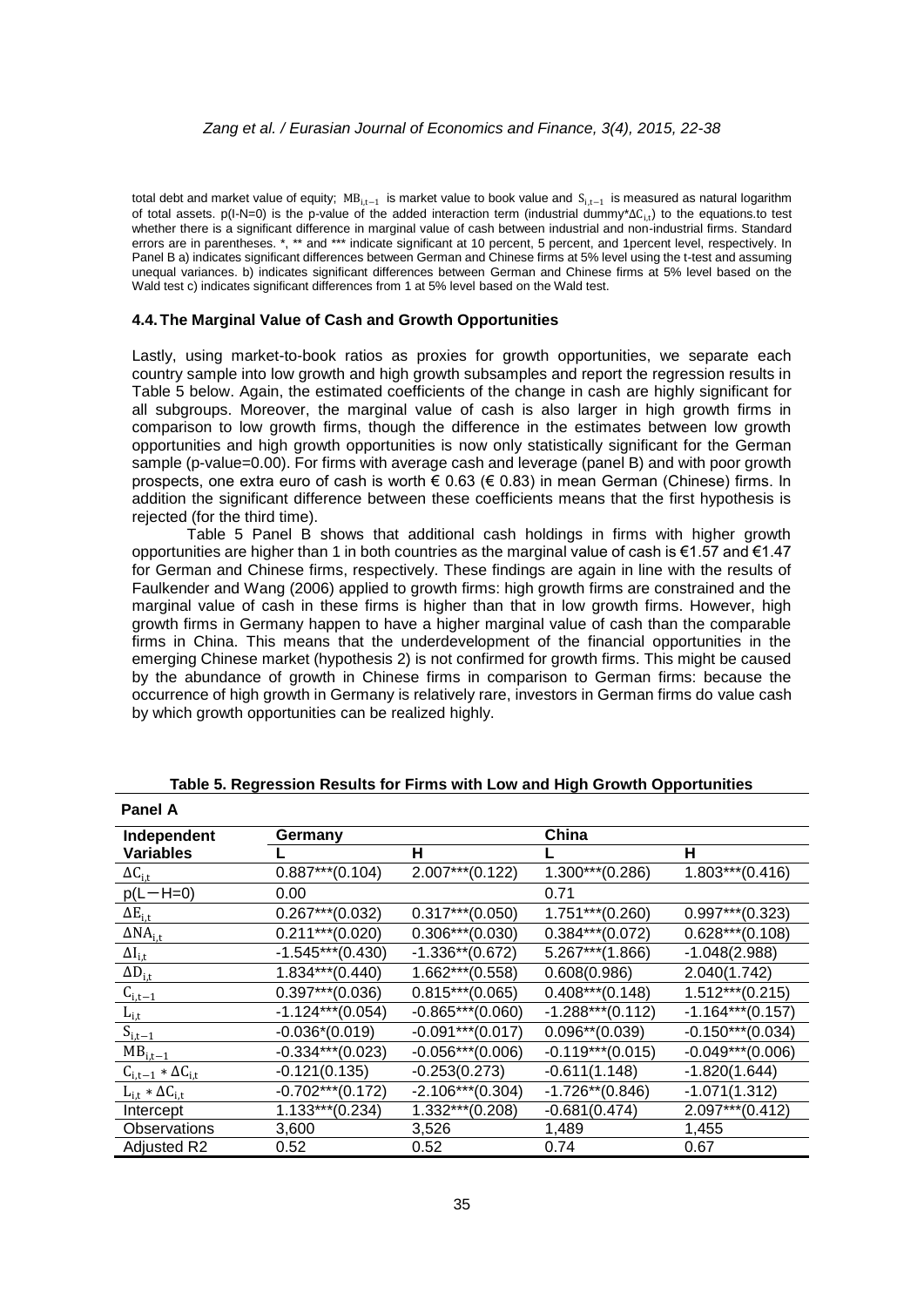|  |  |  |  | Zang et al. / Eurasian Journal of Economics and Finance, 3(4), 2015, 22-38 |  |  |  |  |
|--|--|--|--|----------------------------------------------------------------------------|--|--|--|--|
|--|--|--|--|----------------------------------------------------------------------------|--|--|--|--|

| <b>Panel B</b>                |                  |           |            |               |  |
|-------------------------------|------------------|-----------|------------|---------------|--|
| $C_{i,t-1}$ (mean)            | 0.366a)          | 0.172a)   | $0.167$ a) | 0.097a)       |  |
| $L_{i.t}$ (mean)              | 0.308a)          | 0.185a)   | 0.215a)    | 0.143a)       |  |
| The Marginal Value<br>of $61$ | $\in$ 0.63 b) c) | € 1.57 c) | € 0.83 b)  | $\in$ 1.47 c) |  |

**Notes:** This table presents results for low (Low) and high (High) growth opportunities firms in 2000-2012. For each year we rank firms based on their market-to-book ratio at the beginning of the year is, and if it is smaller (greater) than the median firms are assigned to the low (high) growth opportunity group. All the variables are winsorized at 5% and 95%. The dependent variable,  $r_{i,t}$ , is stock i's annual return during year t. All variables except return (r), leverage (L), firms size (S) and market-to-book ratio (MB) are standardized by firm's lagged market value ( $M_{i,t-1}$ ).  $\Delta X_{i,t}$  represents the one-year change in the level of variable X. C<sub>i,t</sub> is cash holdings which is defined as cash and cash equivalents.  $E_{i,t}$  is earnings before interest and extraordinary items plus interest expense on debt;  $NA_{i,t}$  is calculated as total assets minus cash and cash equivalents;  $l_{i,t}$  is interest expense;  $D_{i,t}$  is total cash common dividends paid;  $L_{i,t}$  is measured as total debt divided by the sum of total debt and market value of equity; MB<sub>i,t−1</sub> is market value to book value and S<sub>i,t−1</sub> is measured as natural logarithm of total assets. p(L-H=0) is the p-value of the added interaction term (High growth dummy\*∆C<sub>i,t</sub>) to the equations to test whether there is a significant difference in marginal value of cash between low and high growth firms. Standard errors are in parentheses. \*, \*\* and \*\*\* indicate significant at 10 percent, 5 percent, and 1 percent level, respectively. In Panel B a) indicates significant differences between German and Chinese firms at 5% level using the t-test and assuming unequal variances. b) indicates significant differences between German and Chinese firms at 5% level based on the Wald test c) indicates significant differences from 1 at 5% level based on the Wald test.

#### **5. Conclusions**

We examine the differences in the marginal value of cash holdings across countries by using a sample of German and Chinese firms with panel data from 2000 to 2012. We use a long-term event study methodology and– contrary to the received literature- we do not find a marginal value of cash smaller than 1 in China, despite the fact that it has an emerging market economy. On average, the contribution of €1 extra cash holdings to shareholder value is €1.06 and €1.25 for German and Chinese firms, respectively. The marginal value of cash is higher for firms with a low cash level, a low debt level and for three measures of constrained firms, namely small firms, service firms and growth firms. These results hold for both countries and the differences between constrained and unconstrained firms are consistent with the findings of Faulkender and Wang (2006).

In line with our hypothesis we find that the marginal value of cash is higher in China than in Germany for small firms and for service firms. This suggests that information asymmetry differences across countries play a role in the valuation of cash holdings in firms with high costs of external financing. We, furthermore, do not find conclusive evidence on the differences between Germany and China for unconstrained firms. This implies that the difference in shareholder protection between Germany and China does not make a difference for these unconstrained firms.

We also find that the shareholders of German firms attach a higher marginal value of cash to high growth firms than they do to small and service firms. It suggests that German investors are concerned and are willing to allow these high growth firms to reap their growth opportunities and that they therefore prefer these firms to have relatively high cash holdings. In contrast, financial constrains of small firms and service firms are the main concern for the investors in China. This is not really amazing as the whole of the Chinese economy showed high growth rates, and small firms and service firms may then in particular have difficult access to financial markets.

Our findings have implications for managers, investors and science. In both countries it is not optimal for unconstrained firms to hoard cash and therefore cash levels in these firms could better be reduced. Constrained firms would -also in Germany- benefit from holding more cash. Overall, our findings suggest that it would be wise for investors to treat cash holdings in constrained firms differently from unconstrained firms and also to treat cash holdings in small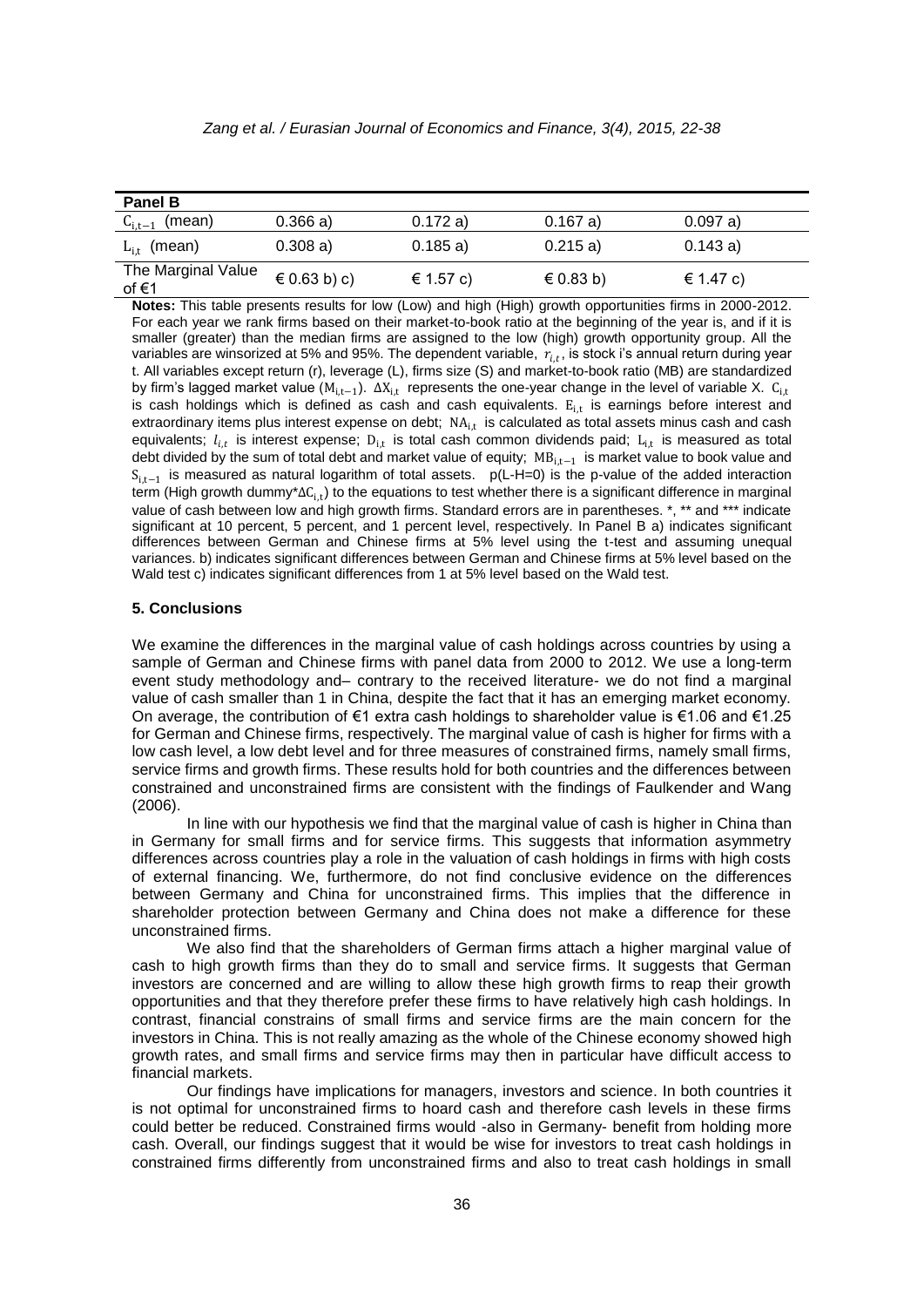and service firms in China differently from cash holdings in comparable German firms. Finally, we think that scientists would do wise not to ignore the differences between constrained and unconstrained firms in country studies.

#### **References**

- Almeida, H., Campello, M., and Weisbach, M.S., 2004. The cash flow sensitivity of cash. *The Journal of Finance*, 59, pp.1777-1804. <http://dx.doi.org/10.1111/j.1540-6261.2004.00679.x>
- DeAngelo, H., DeAngelo, L., and Wruck, K.H., 2002. Asset liquidity, debt covenants, and managerial discretion in financial distress: The collapse of LA Gear. *Journal of Financial Economics*, 64, pp.3-34. [http://dx.doi.org/10.1016/S0304-405X\(02\)00069-7](http://dx.doi.org/10.1016/S0304-405X(02)00069-7)
- Denis, D.J. and Sibilkov, V., 2010. Financial constraints, investment, and the value of cash holdings. *Review of Financial Studies*, 23, pp.247-269. <http://dx.doi.org/10.1093/rfs/hhp031>
- Dittmar, A. and Mahrt-Smith, J., 2007. Corporate governance and the value of cash holdings. *Journal of Financial Economics*, 83, pp.599-634. <http://dx.doi.org/10.1016/j.jfineco.2005.12.006>
- Dittmar, A., Mahrt-Smith, J., and Servaes, H., 2003. International corporate governance and corporate cash holdings. *Journal of Financial and Quantitative Analysis*, 38, pp.111-133. <http://dx.doi.org/10.2307/4126766>
- Drobetz, W., Grüninger, M., and Hirschvogl, S., 2010. Information asymmetry and the value of cash. *Journal of Banking and Finance*, 34, pp.2168-2184. <http://dx.doi.org/10.1016/j.jbankfin.2010.02.002>
- Fama, E. and French, K.R., 1993. Common risk factors in the returns on stocks and bonds. *Journal of Financial Economics*, 33, pp.3-56. [http://dx.doi.org/10.1016/0304-405X\(93\)90023-5](http://dx.doi.org/10.1016/0304-405X(93)90023-5)
- Fan, J.P.H., Jin, L., and Zheng, G., 2008. Internal capital market in emerging markets: Expropriation and mitigating financing constraints. *Working Paper*, Chinese University of Hong Kong.
- Faulkender, M. and Wang, R., 2006. Corporate financial policy and the value of cash. *The Journal of Finance*, 4, pp.1957-1990. <http://dx.doi.org/10.1111/j.1540-6261.2006.00894.x>
- Fresard, L. and Salva, C., 2010. The value of excess cash and corporate governance: Evidence from U.S. cross-listings. *Journal of Financial Economics,* 98, pp.359-384. <http://dx.doi.org/10.1016/j.jfineco.2010.04.004>
- Harford, J., Mansi, S., and Maxwell, W., 2008. Corporate governance and firm cash holdings in the US. *Journal of Financial Economics*, 87, pp.535-555. <http://dx.doi.org/10.1016/j.jfineco.2007.04.002>
- Jensen, M.C., 1986. Agency costs of free cash flow, corporate finance, and takeovers. *The American Economic Review*, 76(2), pp.323-329. [online] Available at: <http://www.jstor.org/stable/1818789> [Accessed 29 October 2015].
- Johnson, S., Porta, R.L., Lopez-de-Silanes, F., and Shleifer, A., 2000. Tunnelling. *National Bureau of Economic Research Working Paper*, No.7523.
- Kalcheva, I. and Lins, K.V., 2007. International evidence on cash holdings and expected managerial agency problems. *Review of Financial Studies*, 20, pp.1087-1112. <http://dx.doi.org/10.1093/rfs/hhm023>
- La Porta, R., Lopez-de-Silanes, F., Shleifer, A., and Vishny, R.W., 1997. Legal determinants of external finance. *The Journal of Finance*, 52, pp.1131-1150. <http://dx.doi.org/10.1111/j.1540-6261.1997.tb02727.x>
- Lundstrum, L., 2003. Firm value, information problems and the internal capital market. *Review of Quantitative Finance and Accounting*, 21, pp.141-156. <http://dx.doi.org/10.1023/A:1024839432369>